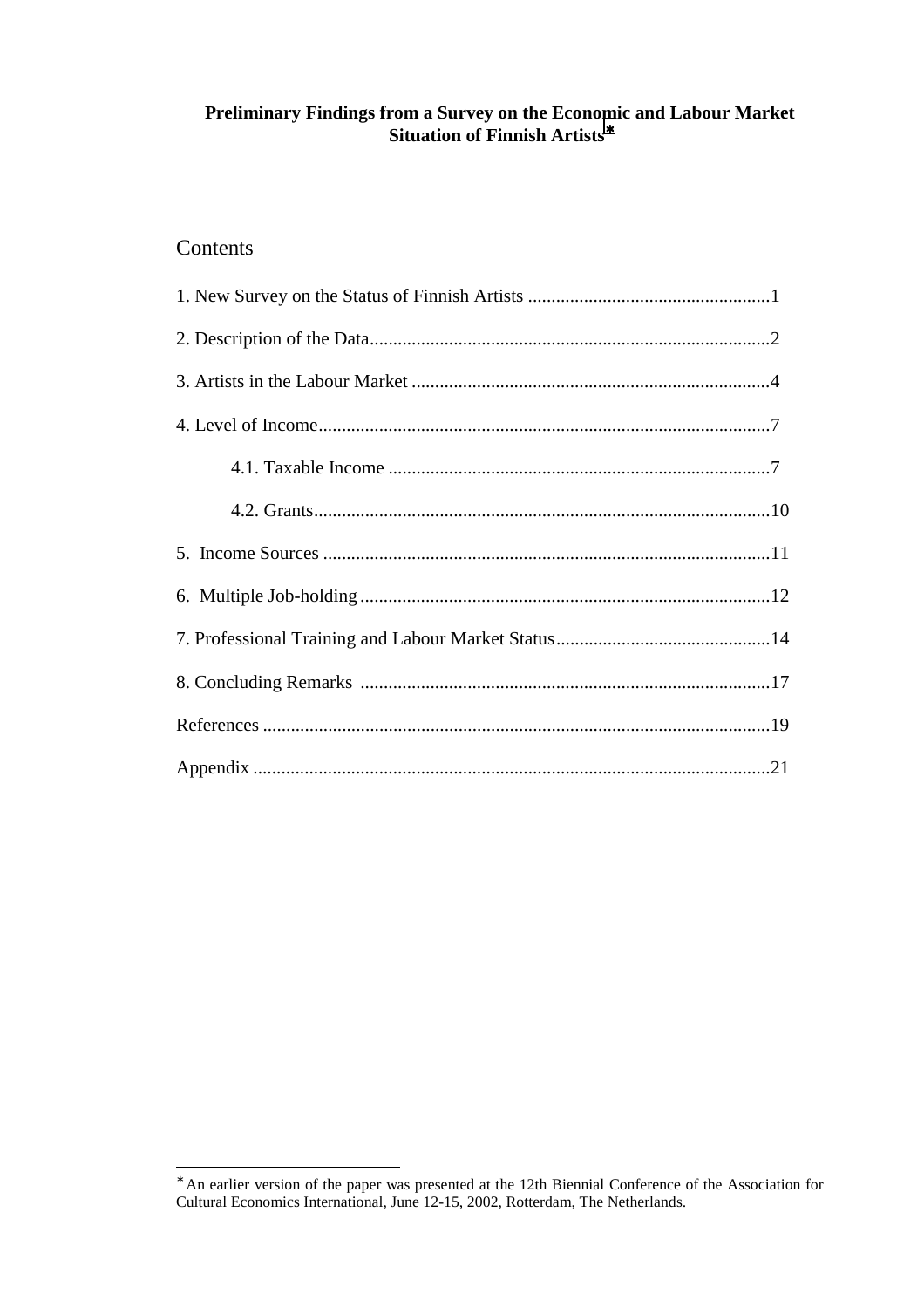# 1. New Survey on the Status of Finnish Artists

The economic and labour market status of artists has been one of the main areas of research at the research unit of the Arts Council of Finland (ACF). From 1988 to 1996 a series of studies were produced to explore the economic situation of Finnish artists working in various forms of art and to evaluate the impact of public support on their professional activities.<sup>1</sup> The economic data for these studies were derived from the taxation register and grant registers, and the population consisted of all artists working in certain fields of art. The reports covered altogether eight art forms. $2$  The significance of the research project rests on the wide scope (several art forms) and increased awareness and comparable information about artists' labour market status and incomes.

One drawback of these earlier studies was that no data on income sources was available due to the nature of the taxation register. During the years, the information on artists working in various art fields has been complemented with surveys on some special groups (e.g. art university graduates, state grant recipients). However, a need has remained for a study covering all art forms at the same period of time and providing data on income sources as well as on the labour market situation. In addition, the objective has been to get data from all art fields using the same methodological frame. Finally, since the previous data on incomes dates back to 1992, it was time to update the data. For these reasons it was decided to launch the survey presented in this paper. The survey questionnaire was sent in spring 2001 and it applies to year 2000. The report on the project will be published next year.

The paper will introduce the preliminary findings concerning the labour market status as well as the income level and income sources of Finnish artists. In addition, the correspondence between these variables and the level of training will be discussed.

<sup>1</sup> In Finland, direct public support for individual artists is an important part of the arts policy. See, e.g. Heikkinen – Karhunen 1993, Heikkinen 1999.

<sup>&</sup>lt;sup>2</sup> Visual arts (= sculptors, painters, graphic artists), literature, music, theatre, photographic art, dance, cinema, graphic design.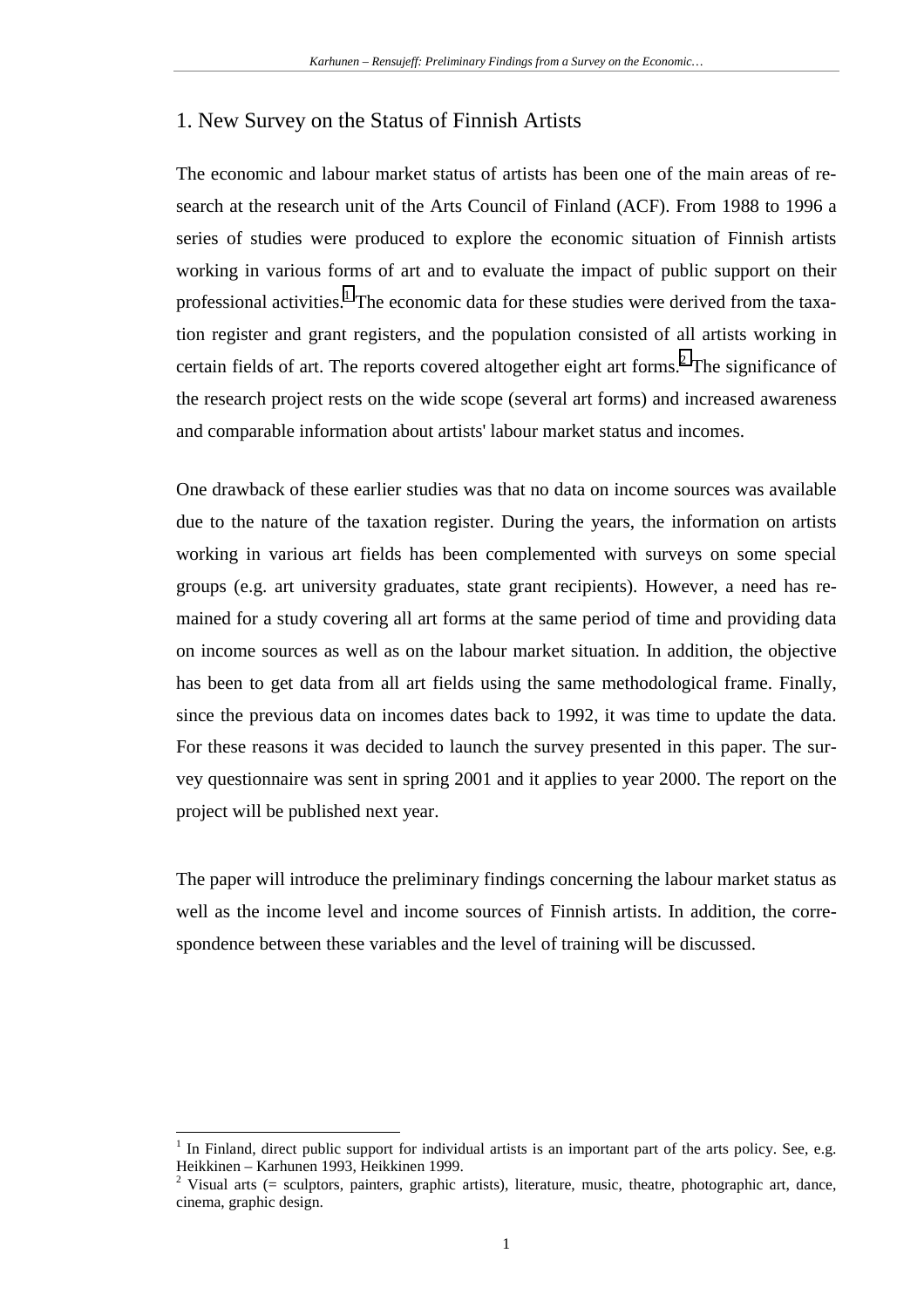# 2. Description of the Data

l

The aim of the study was to reach as many professional artists working in various art fields as possible.<sup>3</sup> It was known in advance that Finnish artists are well-organised, and that associations and unions of artists would provide a practical and effective way to reach professional and active art practitioners. Thus, membership in professional associations was used as a principal criterion for the artist in this study. Another essential group are the state grant recipients, since they represent artists presently active in their profession. Taking this group separately also made it possible to widen the research population in the direction of non-organised artists and self-definition. It was important that the study population cover the Finnish corps of artists as completely as possible. The reason for this definitional decision was also practical: access to the mailing lists.

The original study population consisted of 17 926 members of 39 artists' professional associations and unions. They have a certain number of overlapping memberships and the number of members as such does not necessarily indicate the real number of artists. Before taking the sample, the overlapping memberships were excluded, and those who were members across art forms were classified as 'multidisciplinary artists'. After excluding the overlapping memberships and adding the state grant recipients (1637 in 2000), the total number of the research population was 17 028 and the number of persons in the sample was 3 627 (see Appendix).

The sample was formed by using stratified systematic sampling because of the heterogeneity of the artist population. The method of stratified sampling was chosen in order to ensure that artists working in various art forms and art occupations would be included. Because the data was collected through a postal questionnaire, it was necessary for practical reasons to use a sample. Artists were divided into 35 strata according to art form and artistic occupations. State grant recipients formed a stratum of their own. Finally, there were two frameworks forming the research population: 1) state grant recipients and 2) members of artists' associations. Every second of the state grants recipients, and every fifth from the members of the associations and unions were taken into the sample, with the exception of small populations (under 100 artists) and architects. Small

<sup>3</sup> Old age pensioners were not excluded from the research population because many artists of the retirement-age still work actively. According to this data, one half of artists over age 65 were still working as artists.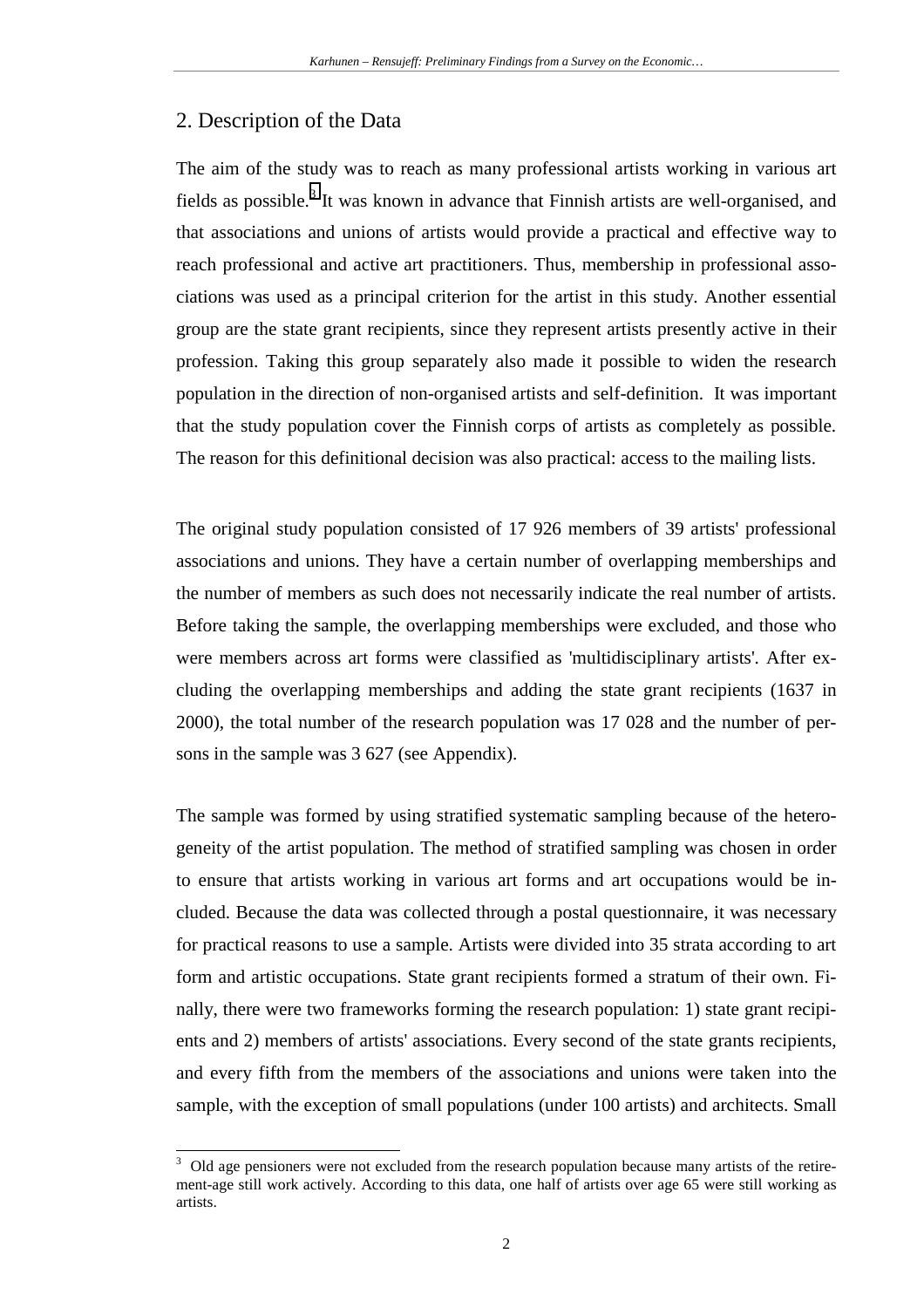groups formed a stratum as a whole. In the case of architecture, an exception was made because the group is known to be much more homogenous than other groups of artists in Finland. The size of the stratum in that case is 100 (out of 2800 architects).

The survey was carried out between March and June 2001. The anonymous mail questionnaire was sent three times and the response rate for the whole sample of artists was 58 per cent, and for the stratum of the state grant recipients 72 per cent. Besides demographic information the questions dealt with artistic occupation, length of career, professional training, labour market status, income, expenses, working hours and grants. The study covers artists from 12 art forms (including other<sup>4</sup> and multidisciplinary) described in the Appendix. The starting point of this classification of art forms is based on the art-form distribution used in Finnish art administration (ACF).

In terms of the number of artists, the largest art fields in Finland are music, crafts and design and architecture. Most of the art forms consist of several subgroups, that is, occupational groups, which might have remarkable differences when it comes to income or labour market status.<sup>5</sup> Critics are included as a separate art form because of special grant quotas for artists in that field. Critics are usually persons who also work as artists, journalists or scholars. Criticism is their principal job only in some rare cases. As explained above, grant recipients form (in relation to the art forms), an independent framework of this project.

According to the background information about e.g. the gender distribution of different art fields, the respondents well represent Finnish artists. The distribution of art form and gender in the entire population and among the respondents is almost identical. Also, according to earlier findings of the ACF studies, it seems evident that radical bias within the data has been avoided. Table 1 shows the distribution of respondents by art form, gender and average age. The art form classification was done according to the artistic profession given by the respondents.

<sup>&</sup>lt;sup>4</sup> Incl. artists who do not fit into art form categories.

<sup>&</sup>lt;sup>5</sup> Different artistic occupations will be discussed later during this project.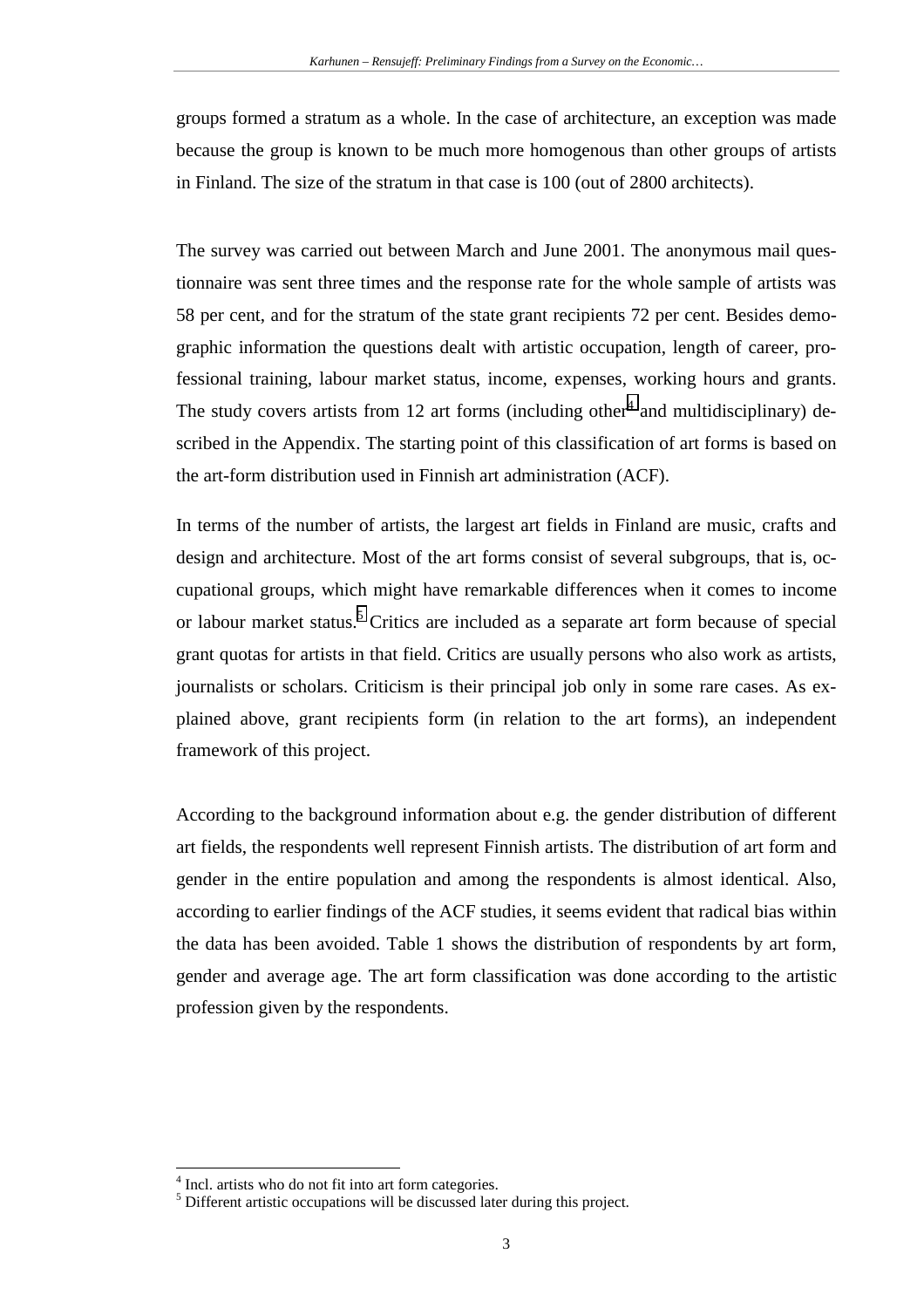| Art form                   | N (respondents) | Women % | Age (avg) |
|----------------------------|-----------------|---------|-----------|
| Architecture               | 47              | 26 %    | 47        |
| Critics                    | 49              | 47 %    | 43        |
| Dance                      | 75              | 87 %    | 37        |
| Photography                | 78              | 44 %    | 46        |
| Cinema                     | 147             | 34 %    | 40        |
| Multidisciplinary artists* | 197             | 43 %    | 47        |
| Theatre                    | 229             | 50 %    | 47        |
| Crafts and design          | 245             | 62 %    | 46        |
| Literature                 | 297             | 54 %    | 55        |
| Visual arts                | 303             | 55 %    | 47        |
| Music                      | 422             | 19 %    | 44        |
| <b>Total</b>               | 2089            | 45 %    | 46        |

*Table 1. Share of women and average age of respondents* 

\*Incl. category 'other' (see Appendix). All artists who belonged to the stratum 'other' have been reclassified in the category of 'multidisciplinary artists'. 'State grant recipients' were also classified according to their artistic occupational titles.

The figures in the tables of this paper are weighted by a coefficient related to the sampling method. This coefficient is used in order to restore the responses into the entire population of artists. Thus, the distribution in tables does not describe the features of the respondents, but that of the entire population calculated by the coefficient. Consequently, this paper describes a wider range of artists than exclusively the sample population, despite the restrictions which are caused by nonresponse.

## 3. Artists in the Labour Market

l

One of the frequently asked questions in research on the status of artists has been whether artists are able to make a living with their artistic profession, and whether the "starving artist" is a myth or a reality. Much is already known about artists' income and labour market behaviour. <sup>6</sup> For example, artistic work has proved to be irregular; contracts are short and job protection is minimal. Furthermore, artists rarely are able to survive solely by practising art but have to earn their living by multiple job-holding, both within and outside the artistic activities; finally, their earnings are distributed unevenly. The purpose of this study is to learn whether or not these preliminary findings support the earlier facts.

 $6$  Today, there is quite an extensive volume of research about this matter, for example, Frey – Pommerehne 1989, Towse 1996b, Towse 2000, Throsby – Thompson 1995, studies of the ACF etc. One of the latest is the report on artist survey in New Zealand (Kerr – Dann – Van Aalst 2002).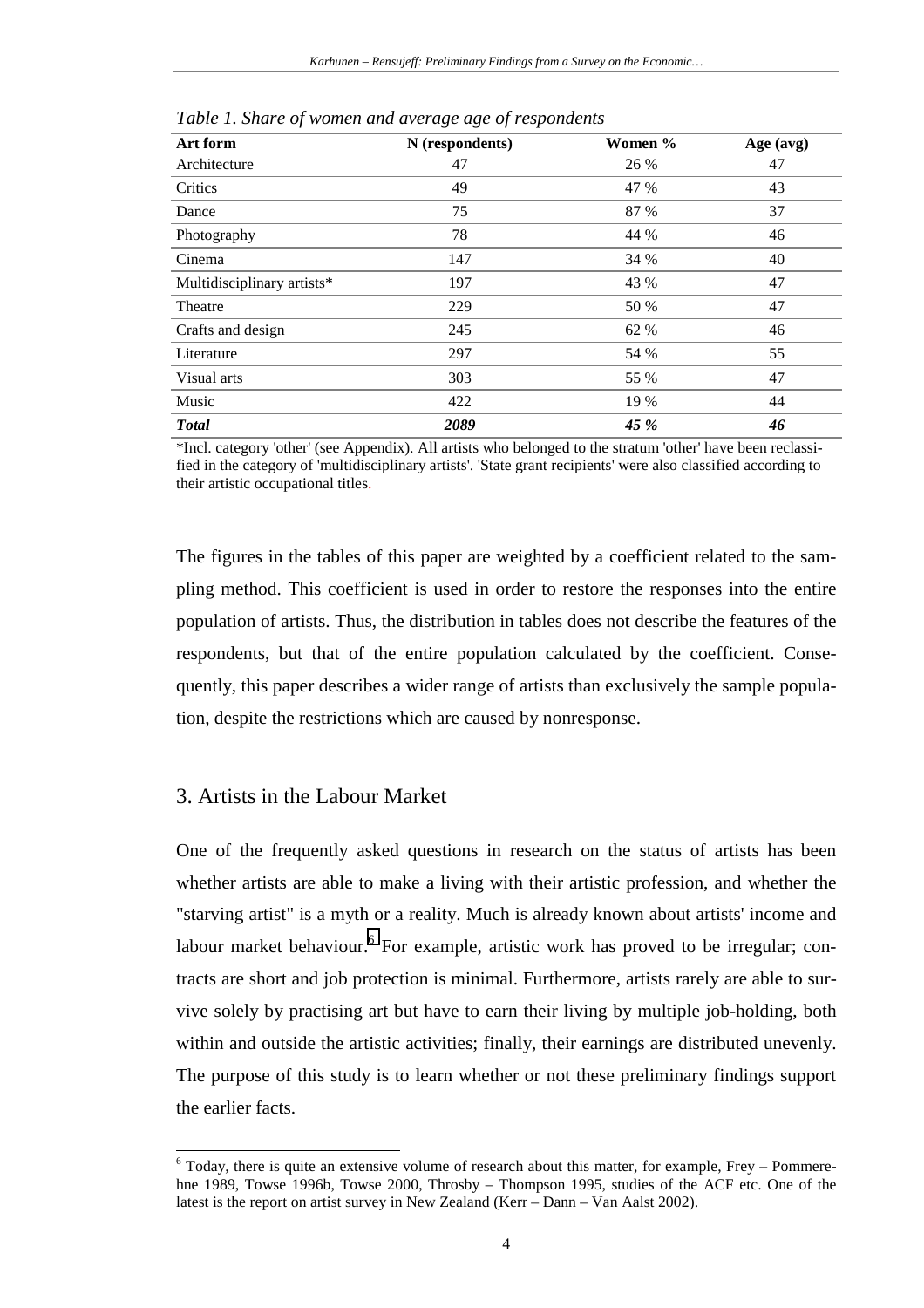When speaking about the total corps of artists, the most descriptive term concerning the labour market situation would be "diversified". By this we want to emphasise that results indicating the whole corps of artists are, to some extent, misleading, since they do not allow closer examination of the diversity of the art field.

The distribution of Finnish artists within the labour market is summarised in Table 2. Nearly one third of all respondents could not describe their situation by choosing one exclusive alternative. Consequently, it seems that one of the most common features among artists is that artists work in several positions within the labour market during one year.

| Art form           | <b>Employed %</b> | <b>Freelance %</b> | Free artist % | <b>Entrepreneurs</b> % | Other* $\%$ |
|--------------------|-------------------|--------------------|---------------|------------------------|-------------|
| Architecture       | 41                |                    | 7             | 40                     | 29          |
| Cinema             | 15                | 51                 | 13            | 24                     | 15          |
| Crafts & design    | 26                | 15                 | 12            | 39                     | 18          |
| Critics            |                   | 74                 | 3             | 5                      | 2           |
| Dance              | 38                | 50                 | 12            | 3                      | 21          |
| Visual arts        | 11                | 18                 | 77            | 6                      | 21          |
| Literature         | 3                 | 28                 | 58            | 6                      | 15          |
| Multidisciplinary  | 15                | 34                 | 46            | 19                     | 19          |
| Music              | 45                | 41                 | 20            | 9                      | 15          |
| Photography        | 16                | 9                  | 18            | 58                     | 8           |
| Theatre            | 41                | 35                 | 10            | $\mathcal{F}$          | 21          |
| <b>ALL ARTISTS</b> | 29                | 28                 | 18            | 29                     | 19          |

*Table 2. The labour market status of artists in 2000 (proportion of choices, overlapping)* 

\* Exclusively unemployed/ pension/ not working as an artist. Frequencies are weighted.

Working as an employee (permanent or fixed-term) still seems to be typical for performing artists, as we already know from previous studies.<sup>7</sup> In the field of theatre, even if changes have taken place, the proportion of those with an employment contract is still over 40 %. However, these contracts are based more and more on one single production.

The proportion of so-called free artists (those who work without an employment contract, but are not entrepreneurs either) $<sup>8</sup>$  is highest among visual artists.<sup>9</sup> As to freelanc-</sup>

l

<sup>8</sup> In the literature on labour market, the term 'self-employed' is often used. However, it is problematic for our purposes because it usually includes many groups, such as freelancers, entrepreneurs, free artists etc.

 $7$  See, e.g. Karhunen 1993.

<sup>&</sup>lt;sup>9</sup> One might wonder why this proportion is not 100 % since there are no jobs as such for visual artists (as an artist). It is possible that these respondents have described their labour market situation in general, taking into account also arts-related occupations such as teaching.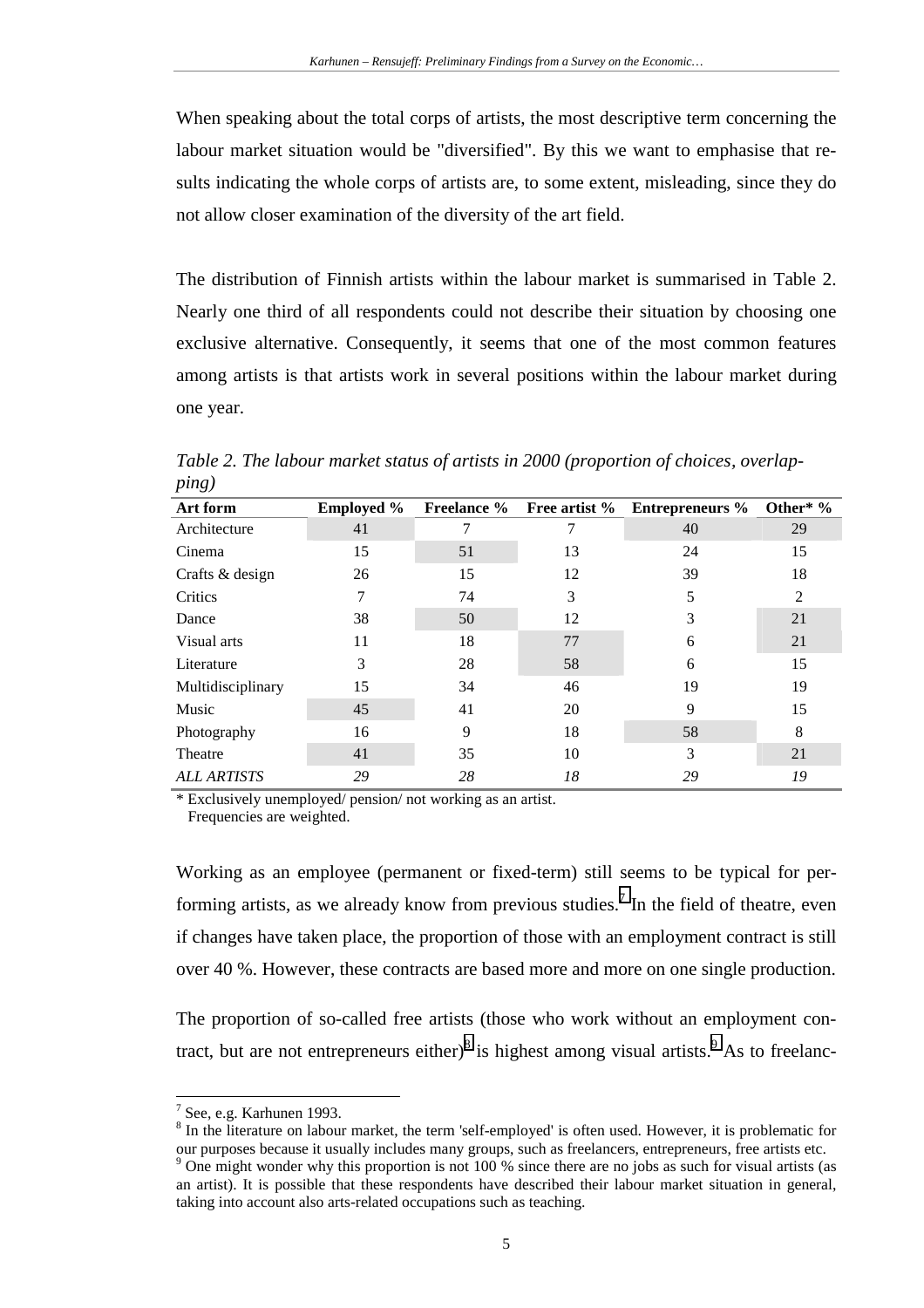ers, we can see that among critics (74 %), cinema (51 %) and dance artists (50 %) the share of freelancers is relatively high. Dancers, for example, often work in several productions in different theatres or dance groups/companies simultaneously or during a year. When it comes to cinema, professionals<sup>10</sup> usually work either in their own enterprises or as freelancers for larger TV and movie companies.

The proportion of entrepreneurs among artists was not particularly high (29 % as parttime and 18 % as full-time entrepreneurs), but slightly higher than among the whole population (14 % in year 2000).<sup>11</sup> In certain fields entrepreneurship has been a tradition, while in others this form of employment is rare. Again, the diversity of art forms has to be taken into account. As Table 2 indicates, typical entrepreneurs are photographers (58 %), architects (44 %) and artists in the field of crafts and design (38 %). In photography, the high proportion of entrepreneurs is explained by the fact that the entire population/sample included an association of photographers who work as entrepreneurs in their own photography studios or photo shops. If the research population had included only the association of photographic artists the result would have been remarkably different. This confirms once again how crucial the definitions and choices' concerning a research population of artist are.  $^{12}$ 

There were 15 % old age pensioners among artists according to the responses and age. At the detailed art form level, the proportion varied from 2 % (cinema) to 31 % (literature).

According to these findings, the proportion of unemployed is highest among visual artists and dance artists (Table 3). These are the groups in which work is mostly done either as a free artist or as a freelancer. In addition, in these occupational groups the number of artists with professional training has grown rather fast during the past ten years. Moreover, these artist groups are the ones with the lowest income, as will be seen in the next chapter. Regarding all artists, the proportion of unemployed was relatively high in almost every field of art compared to the general unemployment rate in Finland (10-13  $%$ ).

 $10$  The group 'cinema' includes occupational groups such as directors, editors, scriptwriters etc.

<sup>&</sup>lt;sup>11</sup> http://www.stat.fi/tk/tp/tasku/taskus\_tyoelama.html

<sup>12</sup> See, e.g. Heikkinen – Karttunen 1995, Karttunen 1998 and Karttunen 2000.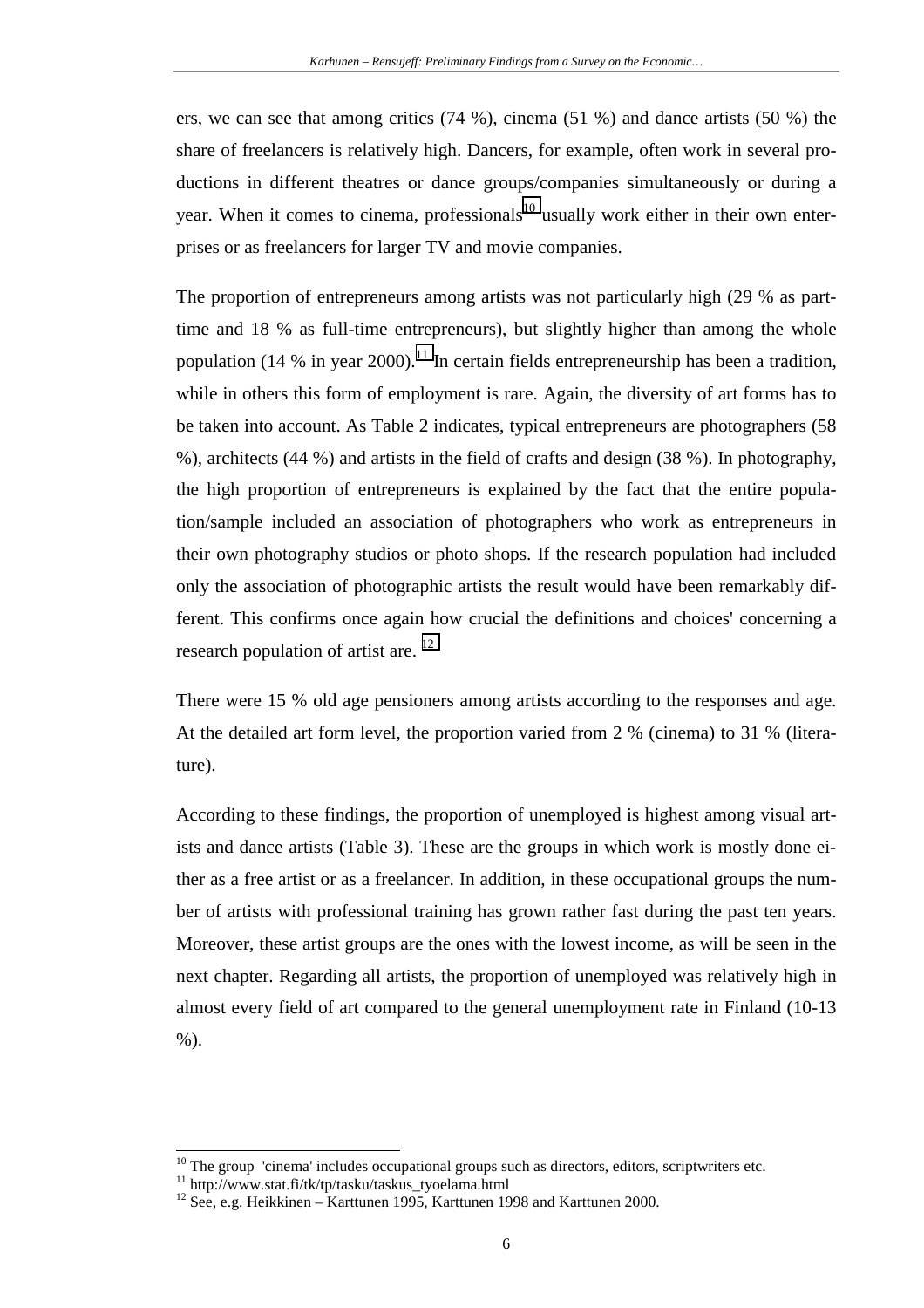| Art form                               | Proportion of unemployed (% of all artists in the field) |
|----------------------------------------|----------------------------------------------------------|
| Literature                             | 3 %                                                      |
| Architecture                           | 5 %                                                      |
| Photography                            | 10 %                                                     |
| Critics                                | 12 %                                                     |
| Crafts & design                        | 14 %                                                     |
| Music                                  | 20 %                                                     |
| Theatre                                | 20 %                                                     |
| Multidisciplinary                      | 21 %                                                     |
| Cinema                                 | 29 %                                                     |
| Visual arts                            | 34 %                                                     |
| Dance                                  | 34 %                                                     |
| <b>ALL ARTISTS</b>                     | 18%                                                      |
| Unemployment rate in<br><b>Finland</b> | $10 - 13 \%^{13}$                                        |

*Table 3. Unemployment of artists in 2000\* by art form* 

\* The question was about unemployment at some point during the year 2000 regardless of the length of unemployment. The length of the unemployment period was also asked, but it is not reported here. Frequencies are weighted.

## 4. Level of Income

In the following sections the level of artists' income is studied according to their taxable income (incl. taxable artistic income) and grant income. The latter is tax-free and cannot be combined automatically into the taxable income. The combining is, however, necessary when assessing the total economic effect of grant income as well as comparing the artists' income level with other occupational groups. In order to do this comparison the concept of 'total income' will be constructed on the basis of taxable income plus grant income.

#### 4.1. Taxable Income

l

Some facts about the levels and sources of artists' income are known from earlier studies in Finland and in other countries (e.g. Norway. Australia, USA). For example, it has been learned that income discrepancies between the art forms and inside the art forms are higher than on the average in different occupational fields. Certain artistic occupations, such as visual artists and dancers, seem to have low incomes across countries.<sup>14</sup>

 $13$  The general unemployment rate varies depending on source, Statistics Finland: 10 %, Ministry of Labour: 13 %. www.tilastokeskus.fi/tk/tp/tasku/taskus\_tyoelama.html 22.5.2002.

www.mol.fi/katsaukset/tils200012.htm 22.5.2002.<br><sup>14</sup> See, e.g. the studies of the ACF, Elstad – Pedersen 1996, Throsby – Thompson 1995, Alper –Wassall 1996.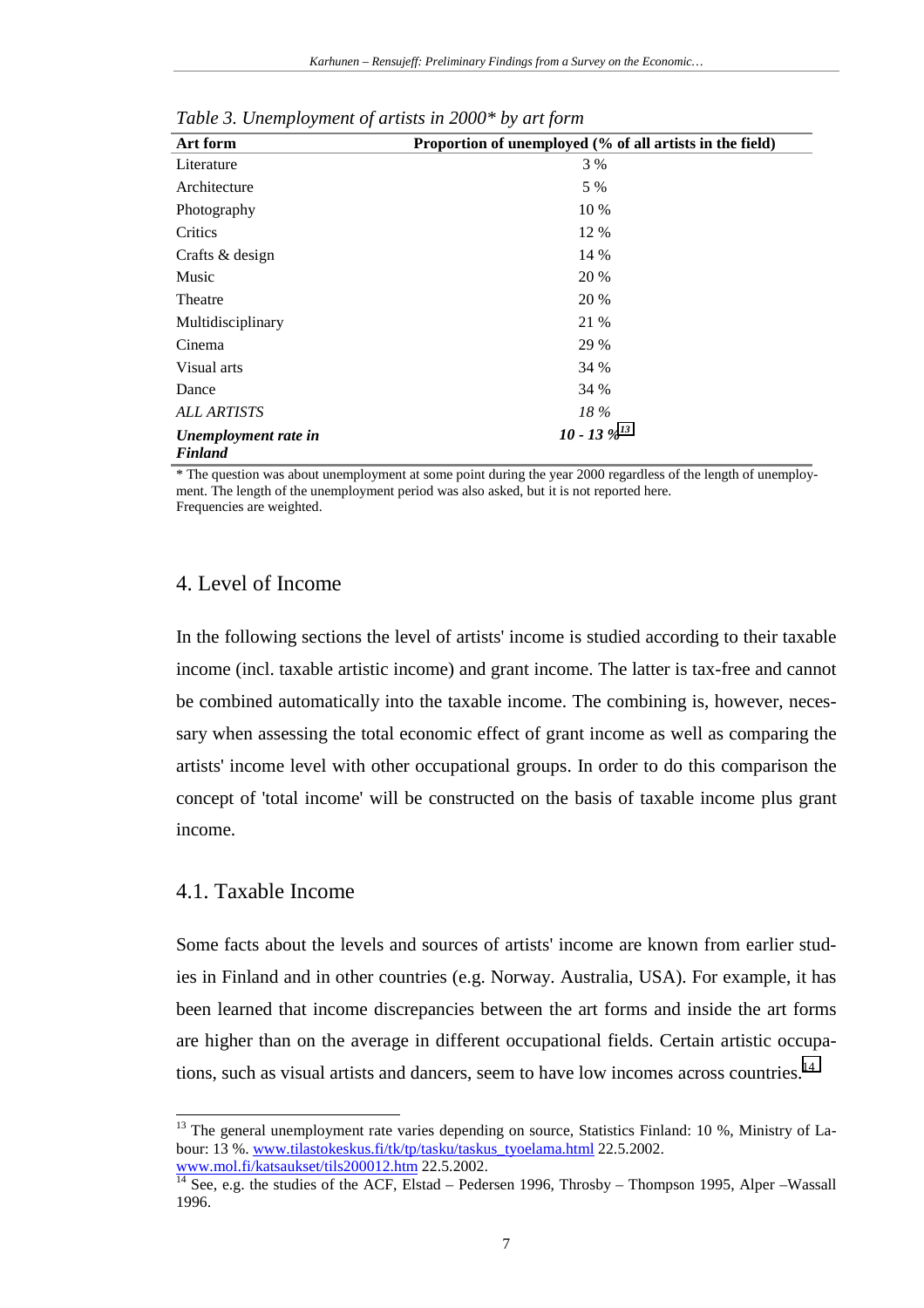We can find support for some of the above-mentioned facts from the findings of this survey. The fluctuation of income is one of these features. Moreover, as can be seen from Figure 1 and Table 4, visual artists are once again at the bottom of the income line. The share of those visual artists whose taxable income<sup>15</sup> is lower than 10 000 euros/year is as high as 41 %.

One point that also draws attention in these findings is that they have a remarkable resemblance with those of ten years ago. The "sequence" of art forms is almost the same as then: visual arts and dance were the art forms with the lowest income level. Interestingly, the figures (taxable income) also seem to be almost the same as in 1992. This might indicate that the income of artists has failed to keep pace with general income development in the economy at large. This needs to be explored more closely during the project.



*Figure 1. The share (%) of artists with low and high level of income by art forms in 2000* 

<sup>&</sup>lt;sup>15</sup> Taxable income includes all types of incomes including salary, social security benefits, pension, etc. before taxes have reduced. (Note: Grants are tax-free and therefore are not not included in this category)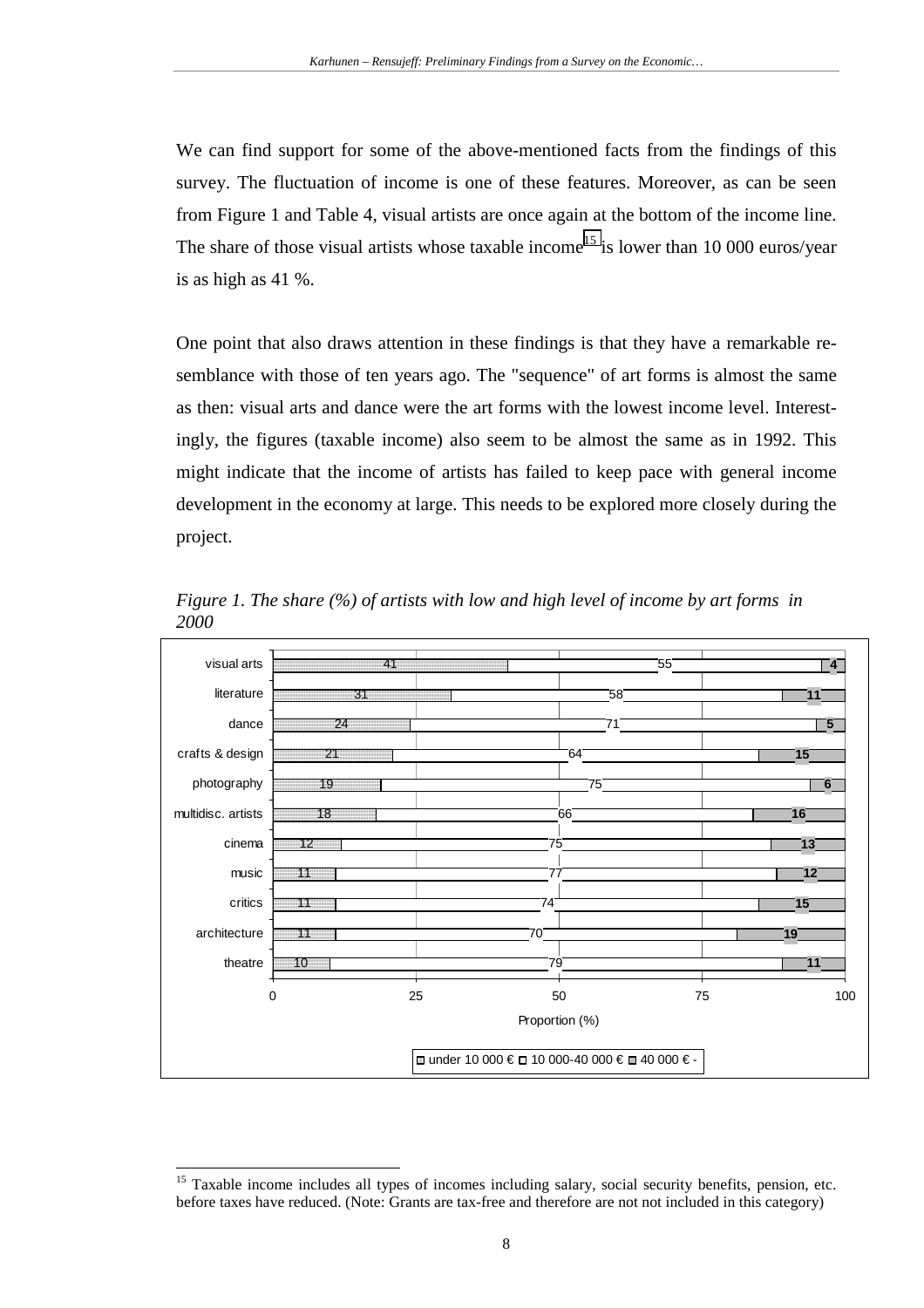The situation of authors and translators seems to deviate from earlier results, which indicated that they were in the top five in income distribution. This might be partly due to the survey method which is based on respondents' own assessments concerning their incomes. According to these results, authors and translators have "moved" to a lower income group (note: excl. grants). Later these numbers will be compared with tax register-based Census data.

It is already known that artists' income sources are various. Here we can take a quick look at this issue by reviewing figures on taxable income and taxable artistic income. As Table 4 demonstrates, the taxable income from artistic work is in all fields lower, or even much lower, than total taxable income. Also, the difference between mean and median taxable artistic income is significant in some art fields.<sup>16</sup> This implies variation in income level within the art form. The differences between median taxable income and median artistic income are in all art fields rather remarkable, but once again, the lowest artistic income is found among art forms with unstable employment status and strong dependence on grants.

| Art form                      | <b>Total taxable income</b><br>(median $\bigoplus$ | <b>Taxable artistic income</b><br>(median $\bigoplus$ |
|-------------------------------|----------------------------------------------------|-------------------------------------------------------|
| Critics                       | 28 5 9 2                                           | 673                                                   |
| Photography                   | 16819                                              | 1665                                                  |
| Dance                         | 16817                                              | 1682                                                  |
| Visual arts                   | 11 773                                             | 1682                                                  |
| Literature                    | 16819                                              | 2651                                                  |
| Crafts and design             | 20 967                                             | 3 3 6 4                                               |
| Multidisciplinary artists     | 21 023                                             | 3 3 7 9                                               |
| Music                         | 25 228                                             | 13 4 55                                               |
| Cinema                        | 23 227                                             | 14 800                                                |
| Theatre                       | 24 340                                             | 17458                                                 |
| Architecture                  | 26 910                                             | 20 183                                                |
| All artists                   | 21 767                                             | 6 7 2 8                                               |
| All wage earners in Finland** | 23 445                                             |                                                       |

*Table 4. Total taxable income and artistic income (median, €) by art form in 2000\**

\*Tax-free grants not included.

l

\*\* According to Statistics Finland.

Central tendencies are weighted.

<sup>&</sup>lt;sup>16</sup> Mean = the average of a set of values. Median = value lying at the mid point of a frequency distribution of observed values. Distribution of incomes of artists is strongly skewed towards the lower end of the income range. The median income is thus usually much lower than the mean income. A few earners with high income increase the number of mean income though the majority of earners have relatively low incomes. The median income is more informative.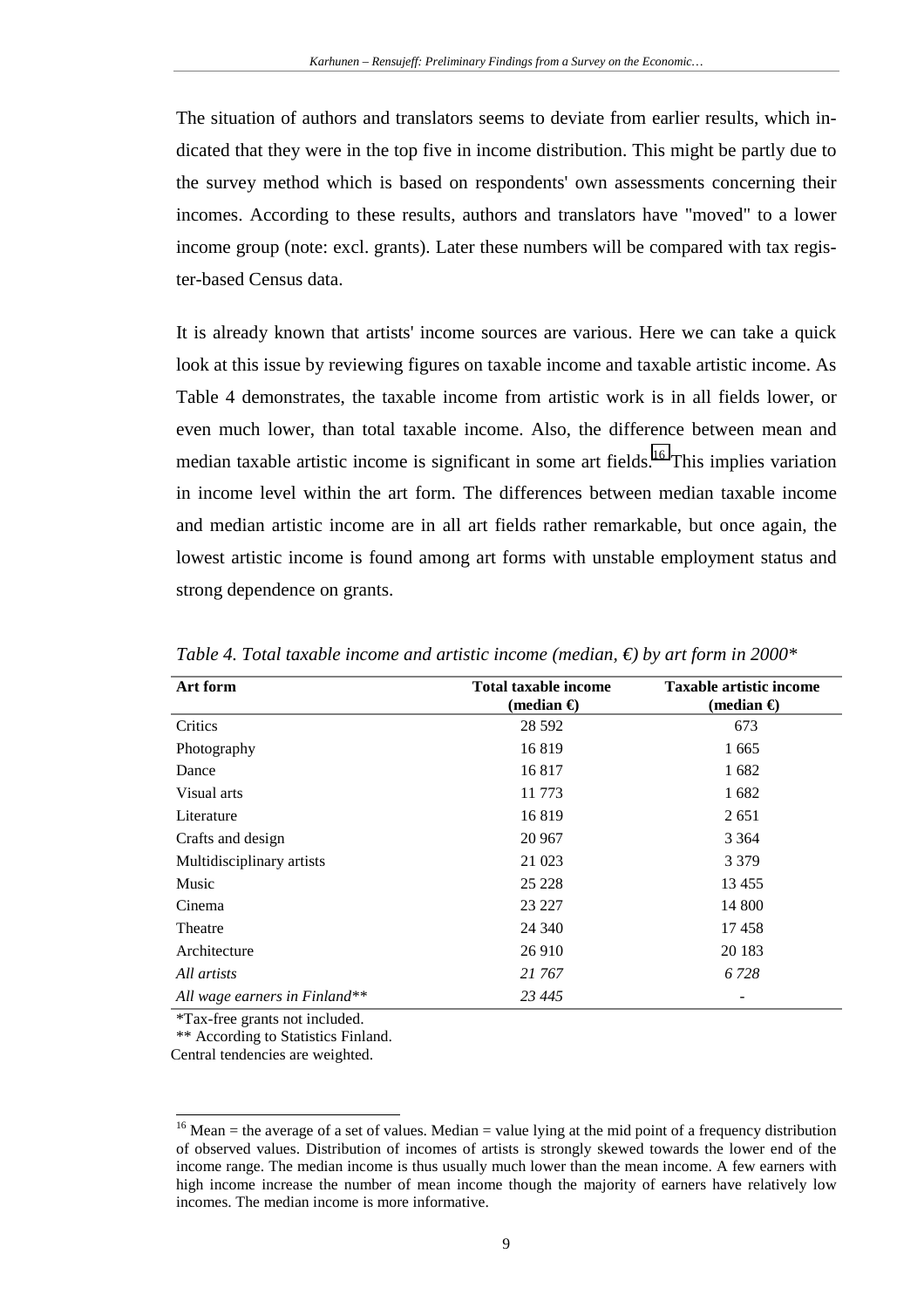## 4.2. Grants

As was noted earlier, in certain art fields grant income is a very important source of income. In Finland, all grants (including artist grants for 0,5 to 5 years) are tax-free. As shown in Table 5, authors and translators account for the highest proportion of grant recipients (73 %) among art forms. Also their median grant income is rather high, but not as high as that of cinema artists.

| Art form                  | Share of grant | <b>Mean grant income</b> | <b>Median grant income</b> |
|---------------------------|----------------|--------------------------|----------------------------|
|                           | receivers* %   | €                        | €                          |
| Architecture              | 7 %            | 20 185                   | 841                        |
| Music                     | 13 %           | 4 4 3 3                  | 3 0 2 7                    |
| Crafts & design           | 13 %           | 5 1 0 9                  | 2 5 2 3                    |
| Theatre                   | 17 %           | 3875                     | 2 5 2 3                    |
| Dance                     | 19 %           | 4 0 5 9                  | 3 3 6 4                    |
| Critics                   | 25 %           | 3490                     | 841                        |
| Cinema                    | 26 %           | 8670                     | 7028                       |
| Multidisciplinary artists | 30 %           | 5 5 2 0                  | 3 3 6 4                    |
| Photography               | 32 %           | 5 3 8 5                  | 3 6 1 6                    |
| Visual arts               | 43 %           | 6 6 6 9                  | 5887                       |
| Literature                | 73 %           | 6454                     | 5 0 4 6                    |
| <b>ALL ARTISTS</b>        | 24 %           | 6 2 9 0                  | 3868                       |

*Table 5. The proportion of grant recipients and level of grant income in 2000* 

\* Including all grants, from state, municipalities, foundations etc.

Central tendencies are weighted.

l

#### \*\*\*

We have looked at the different income concepts across art forms, since the art form has proved to be an important factor affecting the income level, as can also be seen also from these present findings. However, one of the most important factors is the difference between genders. The clear difference is evidenced also by this data. The proportion of female artists at the lowest income class (under 10 000  $\epsilon$ year) was 26 % while the share of male artists was 14 %. Accordingly, at the highest income class (40 000  $\epsilon$ ) the proportion of female artists was 6 % and that of males 17 %. Taxable income of male artists was, on the average, about 30 % higher than that of female artists.<sup>17</sup> This difference is notably higher than the differences among the whole population (the average income of males is 18 % higher). The situation seems to have changed compared to

<sup>&</sup>lt;sup>17</sup> Medians of income were 25 228  $\epsilon$ (male) and 17 316  $\epsilon$ (female).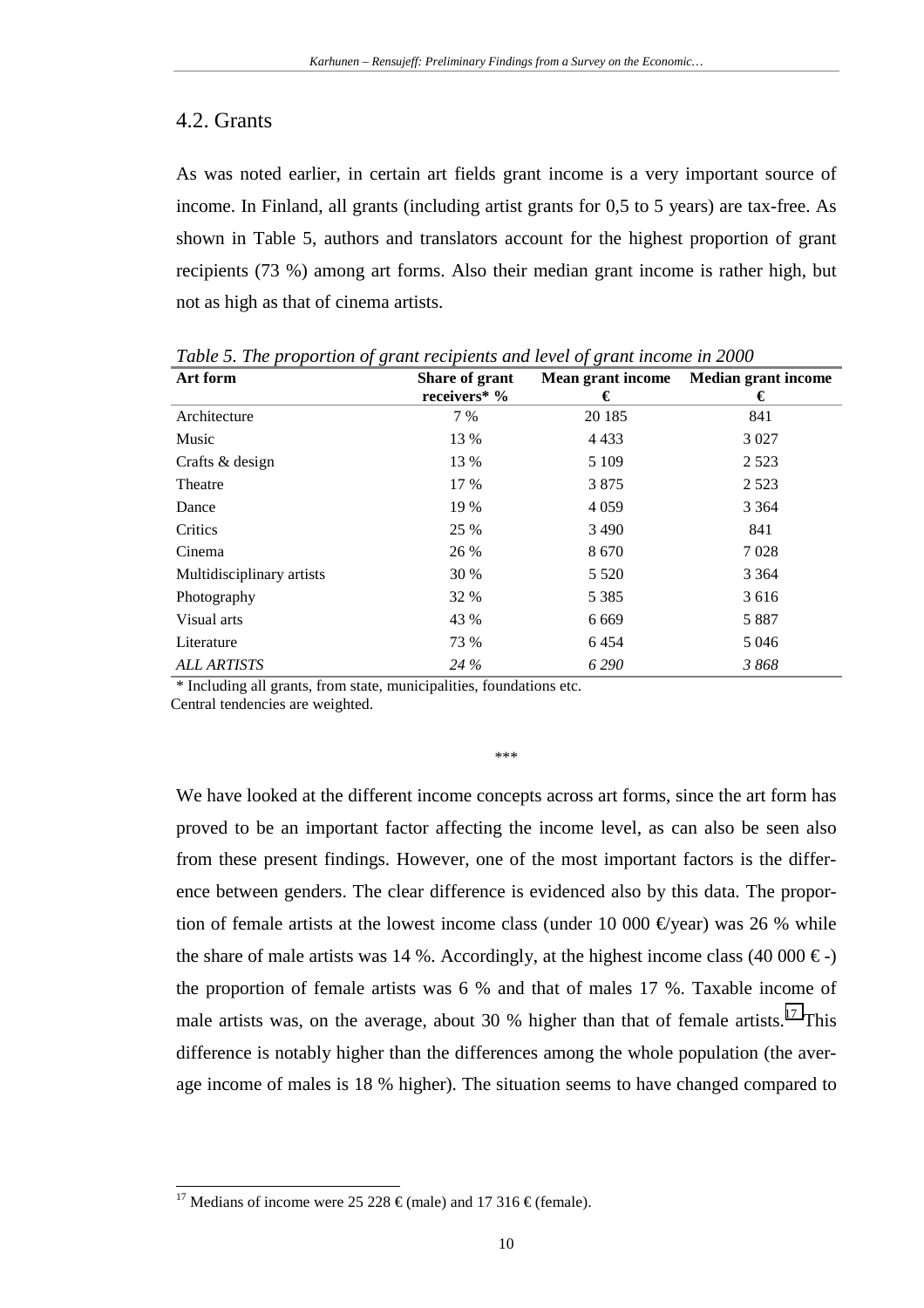the earlier Finnish ACF studies which implied that this difference was smaller within the arts and compared to the whole population.<sup>18</sup>

### 5. Income Sources

Artists' income sources vary considerably according to art form. This became evident when artists were asked about their three most important income sources. For example, the share of persons with artistic income among the three most important income sources varies from 59 % in the field of photography, to 88 % in the field of music. The share of artists with grants as an important income source varies from 9 % in the field of music to 69 % in the field of literature (Table 6). The differences are notable and seem to depend on the art form and employment status.

Table 6 summarises the main income sources by art form. It seems clear that in certain art fields artistic work is the main income source.<sup>19</sup> What raises a question is the situation of visual artists. Comparing this with the findings on the level of artistic income (Table 4) we can see that the level of taxable artistic income is very low in most fields, and this is especially the case with visual artists. So why do they state that artistic income is among their main income sources? It might be that they have stated artistic work as important for other reasons, such as wanting to emphasise their professionalism. This indicates that in the arts the concept of main income does not necessarily mean only 'money', but is closely linked to the concept of main occupation/profession regardless of the level of income received. However, this requires further analysis. The category 'other' in Table 6 also seems to be important in most of the art fields. This category includes those who are either temporarily (e.g. unemployed, student) or constantly outside the labour force. Thus, the variety of labour market situations quite often also includes these various alternatives and possibilities.

<sup>18</sup> See, Heikkinen – Karhunen 1996.

<sup>&</sup>lt;sup>19</sup> Income sources from artistic work included the following categories: wages and salaries, sales and commissions of art work, copyright income and other artistic sources.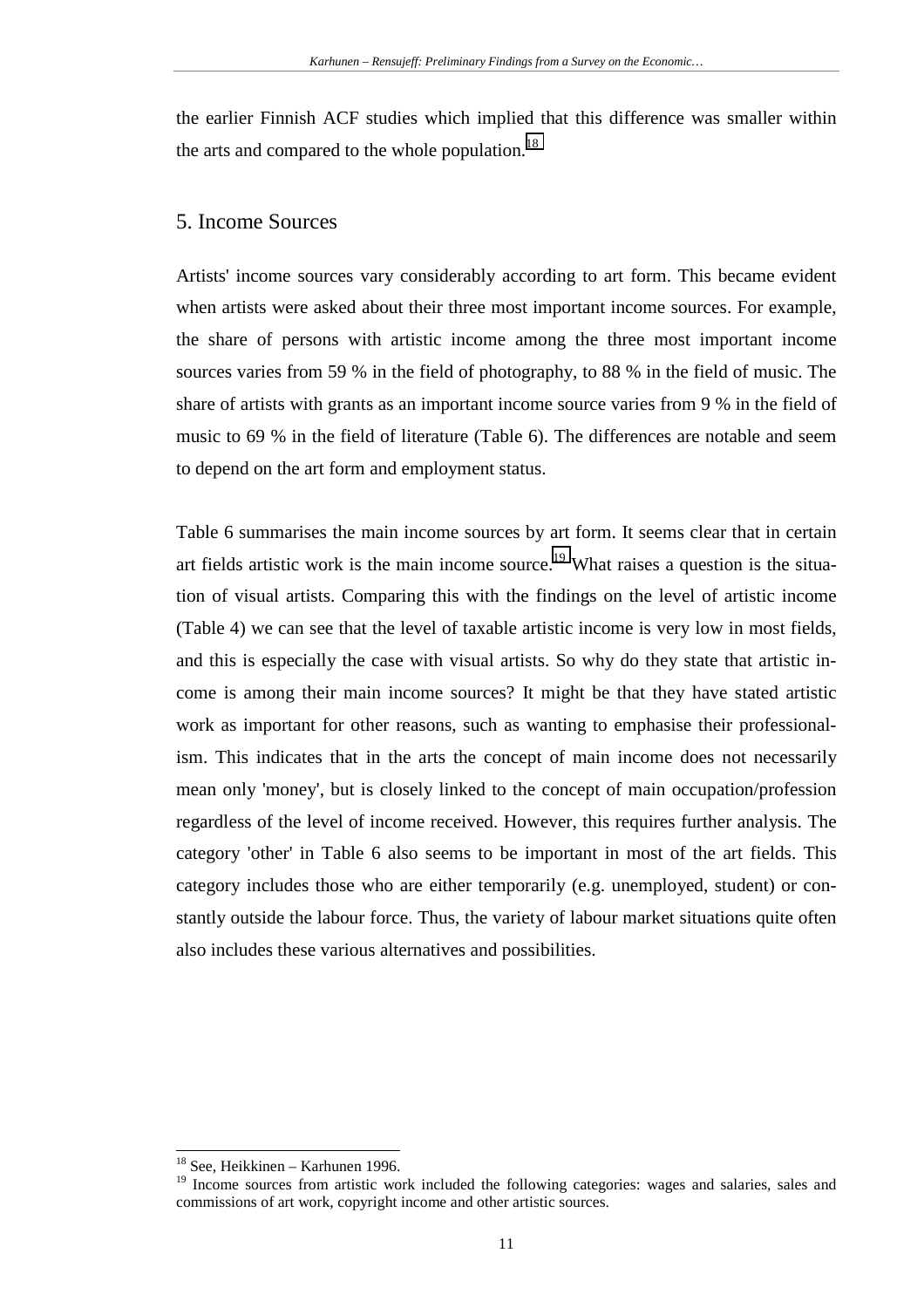| The proportion of choices (overlapping) |    |                                                                                 |    |    |    |
|-----------------------------------------|----|---------------------------------------------------------------------------------|----|----|----|
| Art form                                |    | Artistic work (%) Arts-related work (%) Grant (%) Non-arts work (%) Other (%)** |    |    |    |
| Photography                             | 59 | 47                                                                              | 28 | 21 | 36 |
| Literature                              | 67 | 25                                                                              | 69 | 19 | 54 |
| Crafts & design                         | 67 | 37                                                                              | 11 | 15 | 48 |
| Critics                                 | 68 | 41                                                                              | 11 | 61 | 16 |
| Dance                                   | 69 | 45                                                                              | 21 | 20 | 52 |
| Multidisciplinary artists               | 70 | 36                                                                              | 35 | 21 | 42 |
| Visual arts                             | 71 | 45                                                                              | 37 | 14 | 65 |
| Theatre                                 | 77 | 22                                                                              | 12 | 12 | 46 |
| Architecture                            | 82 | 20                                                                              | 8  | 15 | 38 |
| Cinema                                  | 85 | 30                                                                              | 29 | 12 | 34 |
| Music                                   | 88 | 29                                                                              | 9  | 13 | 37 |
| All artists                             | 76 | 32                                                                              | 22 | 16 | 43 |

*Table 6. The main income sources of Finnish artists (% of choices)\** 

\* The respondents were asked to name their three main income sources in order of importance. The results showed that respondents have not prioritized income sources in this way but mentioned three important income sources without order. This table consists of these responses.

\*\* This category includes pension schemes, income support, student financial aid, unemployment allowance, labour market subsidy, spouse's income, sickness allowance, family allowance etc. Frequencies are weighted.

The three most common employers in the field of art were enterprises (or companies), educational institutions and cultural institutions, each employing about one third of the artists at least part of the year. One characteristic among artistic occupations is that artists have several employers during one year and the length of employment contracts varies a lot.

# 6. Multiple Job-holding

l

Artists are known to hold several jobs. Researchers of artists' labour market often analyse this 'multiple job-holding' by using three categories:<sup>20</sup> 'arts work or artistic work', 'arts-related work' and 'non-arts work or other work'. In this survey artists were asked about their occupational activities during the year according to the following definitions:

1. 'ARTISTIC WORK' MEANS PRACTISING ARTISTIC OCCUPATION ONLY.

2. 'ARTS-RELATED WORK' MEANS ACTIVITIES DEMANDING THE SKILLS AND/ OR KNOWLEDGE OF AN ARTISTIC OCCUPATION.

3. 'NON-ARTS WORK' MEANS WORKING OUTSIDE THE ARTS.

<sup>&</sup>lt;sup>20</sup> E.g. Throsby & Thompson 1995; Towse 1996; 2000; Elstad & Røsvik Pedersen 1996.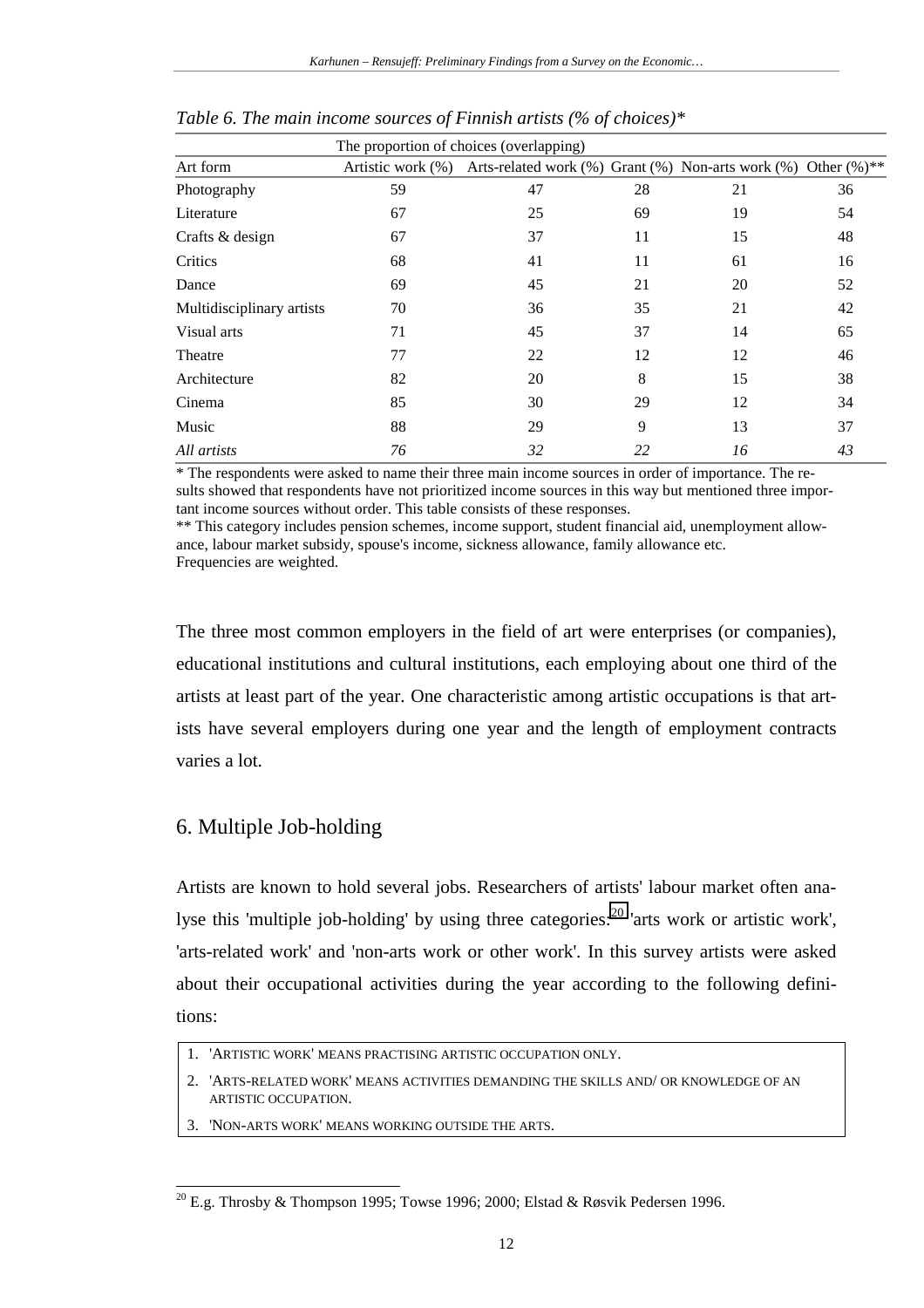The question about the sources of income is closely linked to the one about the main occupation. Artistic occupations in various art forms differ in relation to the above mentioned categories. It must be taken into account that arts-related work is, in many cases, an essential part of the artistic occupation. In some cases arts-related work and non-arts work are only a means to spread income risk.

According to this data, well over one third (37 %) of artists *worked only* in their artistic occupation in the year 2000 (see Figure 2). Artistic work as an only occupation was most common in the fields of architecture, theatre and literature. The labour markets of architecture and theatre often offer more permanent jobs than other artistic labour markets on average, with the exception of music. Additionally, many architects have their own enterprises ensuring artistic practise. The reason why authors and translators often work only in the arts is probably because they receive a high share of grants and/or lack opportunities to be employed in arts-related occupations.

Compared with the results of the grant-recipient study from 1996, the share of artists working only in their artistic occupation has grown considerably. According to the earlier results, only 24 % of artists had an opportunity or willingness to concentrate solely on their artistic activities.  $2<sup>1</sup>$  Whether this change means an improvement in the status of artists remains to be seen after closer analysis.



*Figure 2. The proportion of persons working only in the arts* 

Frequencies are weighted.

<sup>&</sup>lt;sup>21</sup> State grant recipients in the year 1996 in Minkkinen 1999: 14.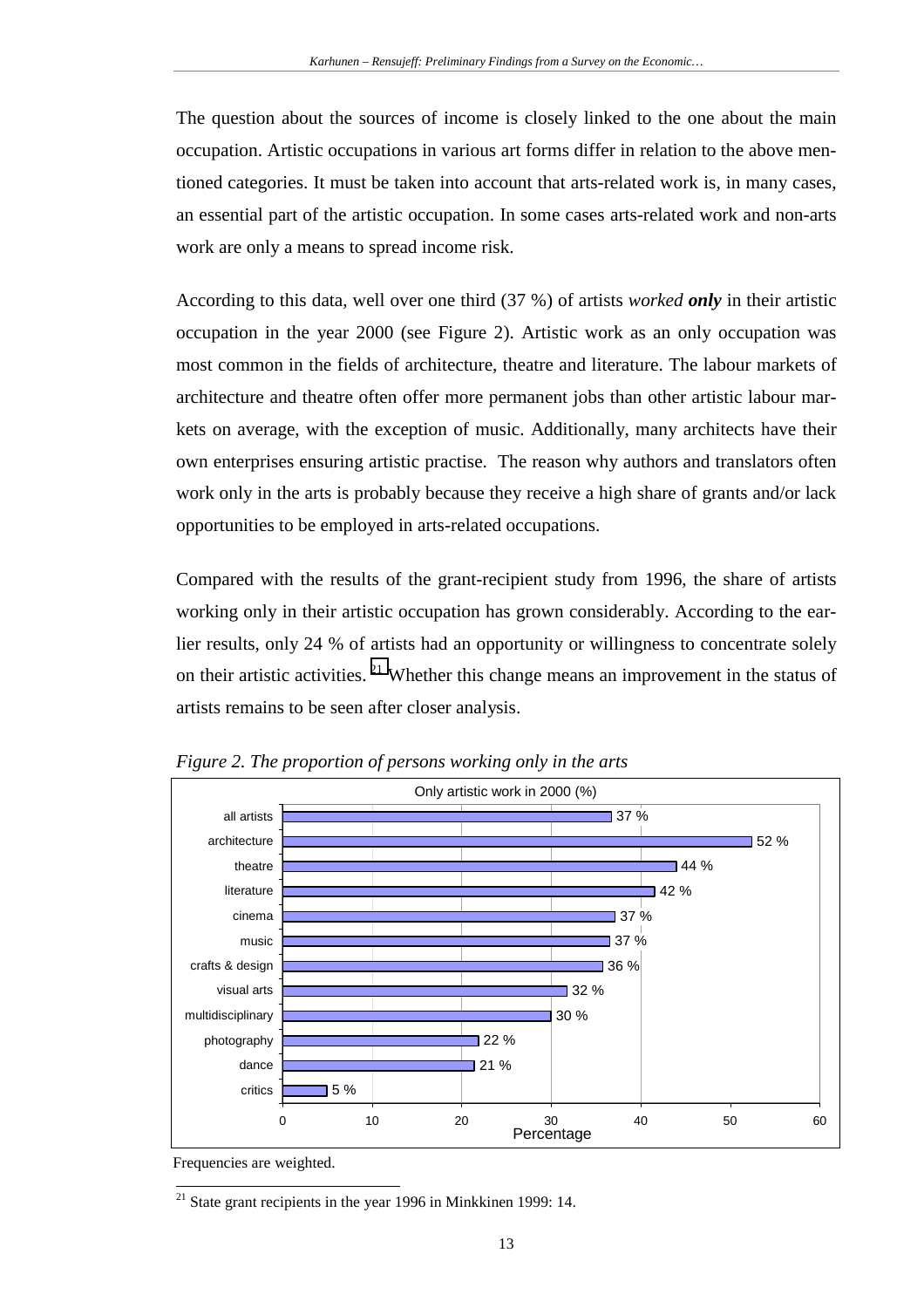A slight majority (52 %) of all artists had worked in arts-related jobs and about one fifth in non-arts jobs. Artists worked in arts-related occupations both because of economic reasons (71 %) and because of interest (70 %). The most frequently stated reason for working in the non-arts sector was economic. The share of those artists who did not work in the arts at all during the year 2000 was about 10 per cent.

#### 7. Professional Training and the Labour Market Situation

The training of artists in Finland – and elsewhere – has expanded during past decades. In addition to art universities, a network of polytechnics, as well as training institutions and training programmes at the upper secondary level has been established. The attraction of art studies and an artistic career has remained high even though there seems to be less employment and more economic uncertainty in the arts compared to other occupations. One vital question is whether these students will ever enter the art world, and to which occupations. This data does not give answers to this question, but the issue will be explored more closely in another study of the  $ACF<sup>22</sup>$ .

In Finland, there has recently been a growing debate about the volume of artistic training. The artists' associations have strongly commented on the oversupply of artists and criticised decision-makers for founding too many training institutions. However, statistical evidence does not entirely support the assumption of oversupply, although it is clear that the number of art students has been growing especially at the vocational institutions in the upper secondary level. $^{23}$ 

As Table 7 presents, in almost every field of art the proportion of artists with professional training is currently very high. Furthermore, well over one third of artists (40 %) have university level training in the arts.<sup>24</sup> The highest proportion is – not surprisingly – among architects since they form a profession where a diploma is a precondition for

<sup>&</sup>lt;sup>22</sup> The research unit of the ACF has launched a project on artists' professional training especially concerning training in polytechnics and upper secondary level.

 $^{23}$  Upper secondary education comprises general upper secondary education and initial vocational study programmes. General upper secondary education is general education preparing for the matriculation examination. The principal objective of the vocational programmes is vocational competence. For more about the Finnish education system, see: http://www.edu.fi/english<br><sup>24</sup> In Finland, there are four art universities (Theatre Academy, Academy of Fine Arts, University of Arts

and Design and the Sibelius Academy). In addition, architects are trained in three universities of technology.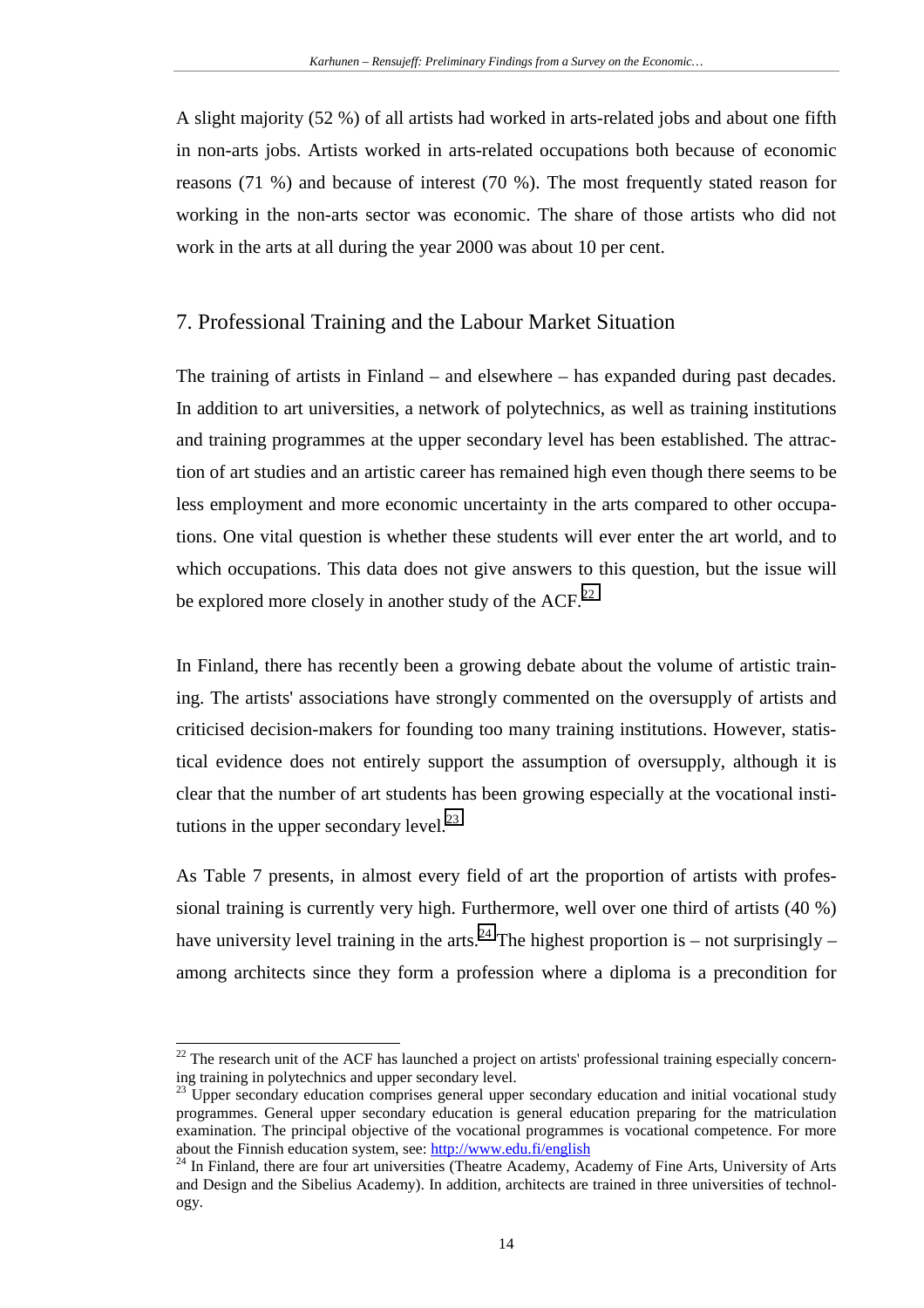entering the profession. With the exception of literature, the majority of art forms have a system of professional training.<sup>25</sup>

| Art form                  | Professional training in<br>the arts / all levels (% of<br>all) | University -level degree in the arts<br>% of all |
|---------------------------|-----------------------------------------------------------------|--------------------------------------------------|
| Literature                | 22 %*                                                           | 5 %                                              |
| Critics                   | 44 %                                                            | 42 %                                             |
| Photography               | 60 %                                                            | 18 %                                             |
| Cinema                    | 74 %                                                            | <b>32 %</b>                                      |
| Music                     | 75 %                                                            | 25 %                                             |
| Theatre                   | 78 %                                                            | 52 %                                             |
| Multidisciplinary artists | 78 %                                                            | 37 %                                             |
| Dance                     | 84 %                                                            | 18 %                                             |
| Visual arts               | 93 %                                                            | 41 %                                             |
| Crafts & design           | 95 %                                                            | 54 %                                             |
| Architecture              | 100 %                                                           | 70 %                                             |
| All artists               | 79 %                                                            | 40 %                                             |

*Table 7. The proportion of artists with professional training by art form in 2000* 

\* In literature, there is no formal training for the occupation of an author. In these cases, respondents have considered courses in writing (some of them quite professional) as professional training. Besides, this group includes translators who have professional training at the university level. Frequencies are weighted.

In general, a high level of education corresponds to a high income level and those with university training tend to be among the highest income groups. However, according to earlier research the effects of training are somewhat different in the arts labour market than in other labour markets. With this survey data we want to determine if the situation still is the same. At this stage of the analysis it seems that, unlike in the earlier studies, the university-level training has an effect on the income level (total taxable income; see Figure 3). The differences are not remarkable, but they exist in all art fields except dance artists and critics. As for critics, this relates to the special nature of this group. With the dance artists the situation is different. First, the proportion of those with university-level training in the arts is rather low. Moreover, dancers with permanent employment contracts represent classical ballet and are not among those with universitylevel training, which explains the reversed situation compared to others.

 $25$  At the moment, there is no professional training for comics and circus artists although some courses are available, and there is no training for critics.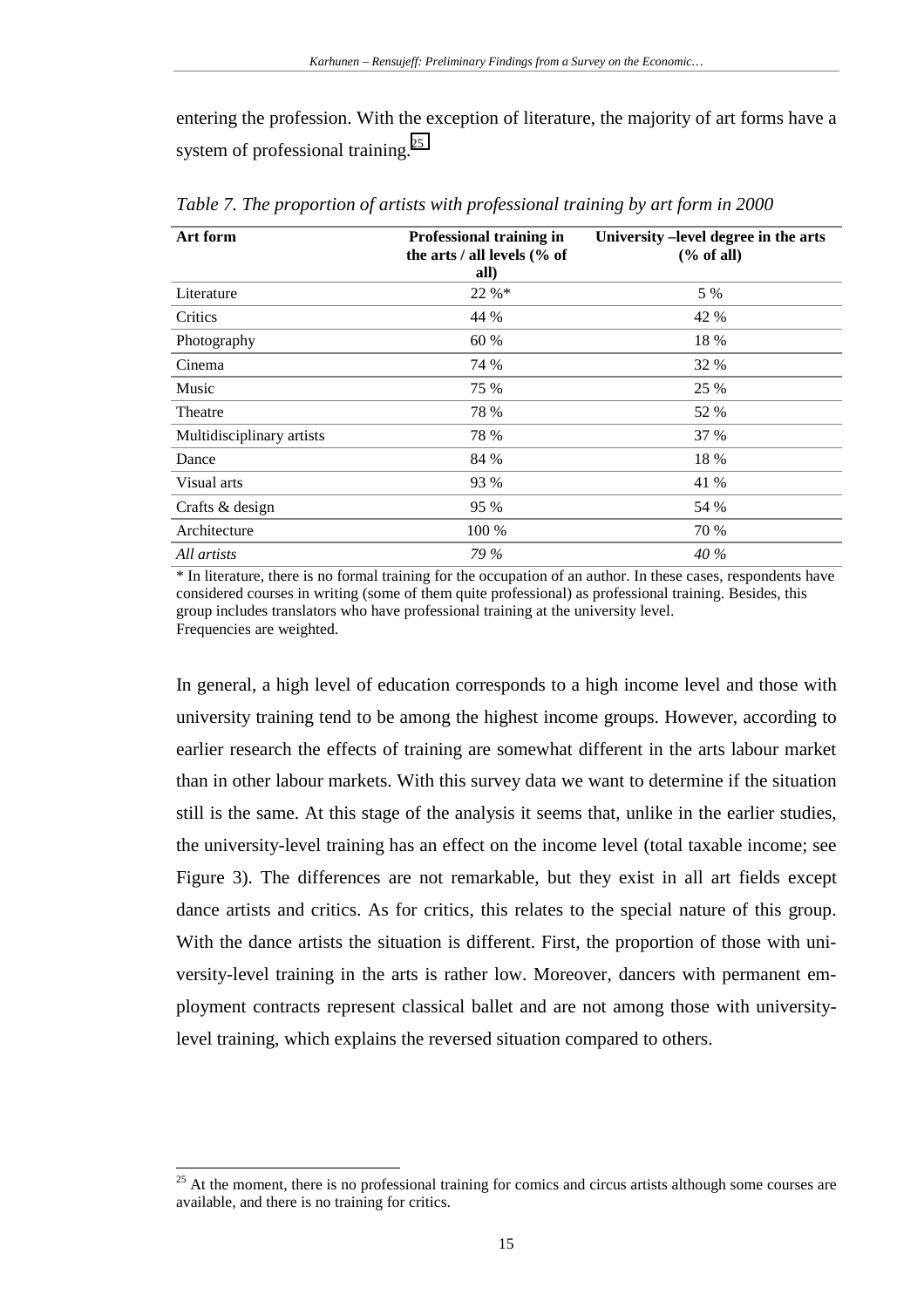

*Figure 3. Taxable income (median € / year 2000)) of all artists and those with university-level training.* 

Central tendencies are weighted.

The following Figure (4) summarises tentatively the effects of training on unemployment. In most art fields it seems clear that training has a positive effect and unemployment among those with university level training is lower. However, in architecture and theatre, the situation is reversed. This probably indicates that in these fields the number of young artists with high-level education is relatively high, and thus also the proportion of unemployed rises. In theatre, the higher number of unemployed is explained also by the fact that the young and the professionals with the university level training work more often as freelancers than their older colleagues.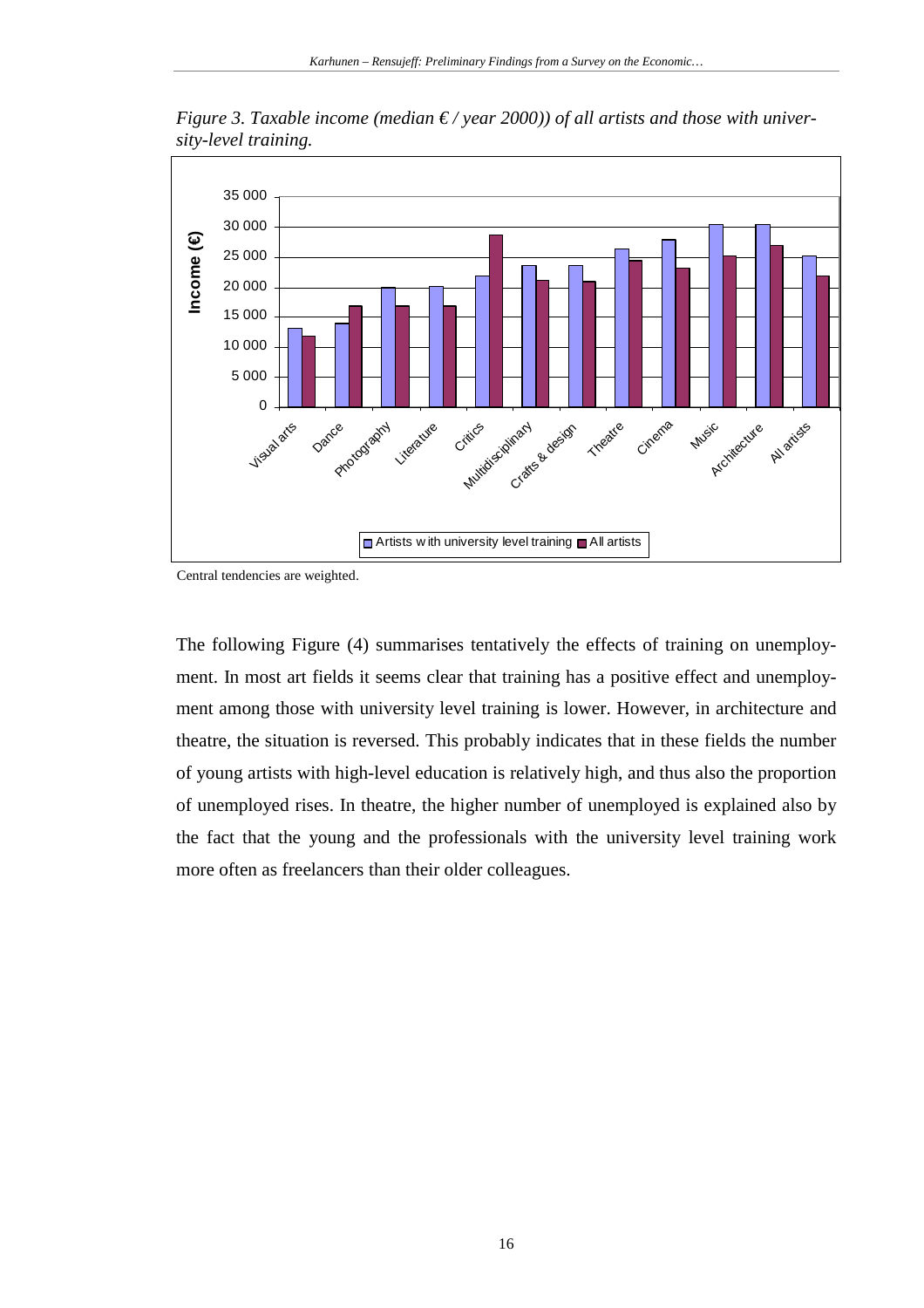

*Figure 4. Unemployment among all artists and those with university level training in 2000\* (% of all artists)* 

\* The question concerned unemployment at some point during year 2000 regardless of the length of unemployment. The length of the unemployment period was also asked, but it is not reported here.

Frequencies are weighted

#### 8. Concluding Remarks

When starting a research project, a researcher faces many choices concerning methodology and sources. These choices have a strong effect both on the proceedings and the results of the research project. In general, there is not a perfect method or source, which would fulfil all the needs the project has. Doing research always means generalising and being – at least to some extent – at the mercy of data sources. This is, of course, the case in this project too, although we have tried to avoid the most common traps.

Regarding the survey method, there are always limitations, which are connected, e.g. to the possibility of bias in the findings, nonresponse and the representativeness of the target population. The measures taken to avoid the distortion of the population were described at the beginning of the paper. Concerning response rates, we have always been quite lucky. One reason for this is probably persistence, that is, repeated mailings until the desired response rate was obtained.

The research population of this project was defined on the basis of membership in artists' associations. We were fully aware that this choice also has its drawbacks. For example, membership does not always cover the youngest artists or those in new art pro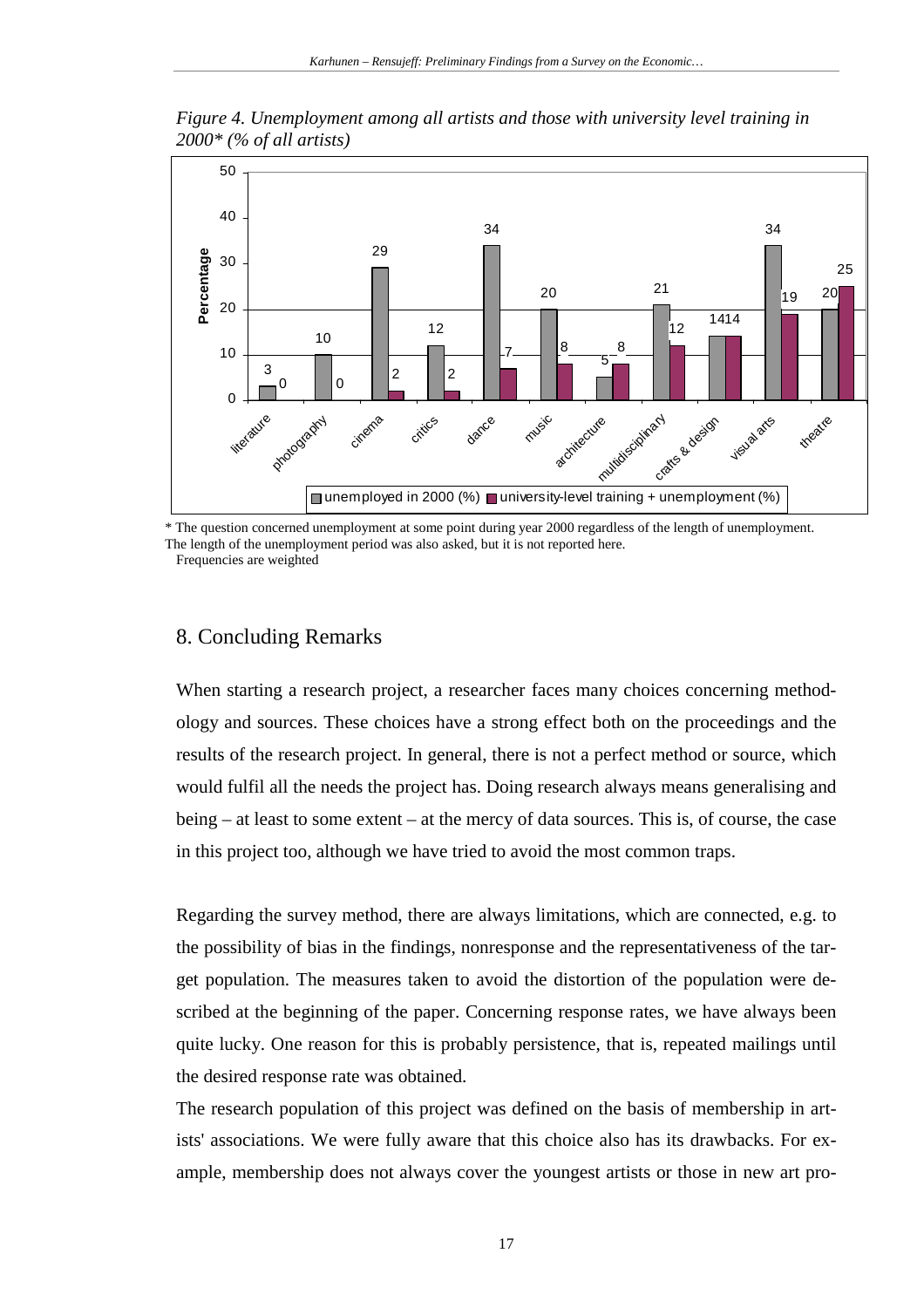fessions (e.g. media art). Another drawback concerning associations is that there are members who are not professionally active although they have at some point of their life met the membership criteria. Finally, associations have overlapping memberships either within the art form or between art forms. The last mentioned drawback was the easiest to avoid, since it required only excluding the overlapping memberships.

In spite of the above mentioned drawbacks, the indicators used here support the assumption that the Finnish corps of artists is well represented in this sample. Moreover, the response rate proved to be rather good and an early concern about nonresponse concerning income, was minimal. In short, it seems that the survey serves its purpose. With the help of this data we can get a picture of those features that have proved to have common interest as such and also within arts policy context.

In summary, the following conclusions can be drawn from these tentative survey findings. Firstly, the income distribution between the art forms has remained much the same as it was ten years ago. This confirms the assumption that changes concerning artists' labour market status and income level will take time to emerge. However, the importance of professional (high level) training in the arts has changed recently. While the earlier results supported the assumption that the artistic training (diploma) does not have same importance than among other occupations, current findings give a different impression. Another change in these findings is that the income differences between male and female artists proved to be higher than ten years ago. Moreover, the share of artists working only in their artistic occupations has increased compared to earlier studies in Finland and other countries.

The final report will focus more accurately on different aspects of artists' incomes. A new income category is needed to assess the real impact of grants. This income category will enable researchers to take into account all the factors affecting income and labour market status. Also the situation of various occupations within the art forms will be focused. Moreover, artists' attitudes concerning their employment will be reported. The effects of formal qualifications as well as gender on the artistic labour market will also be analysed during the course of the project.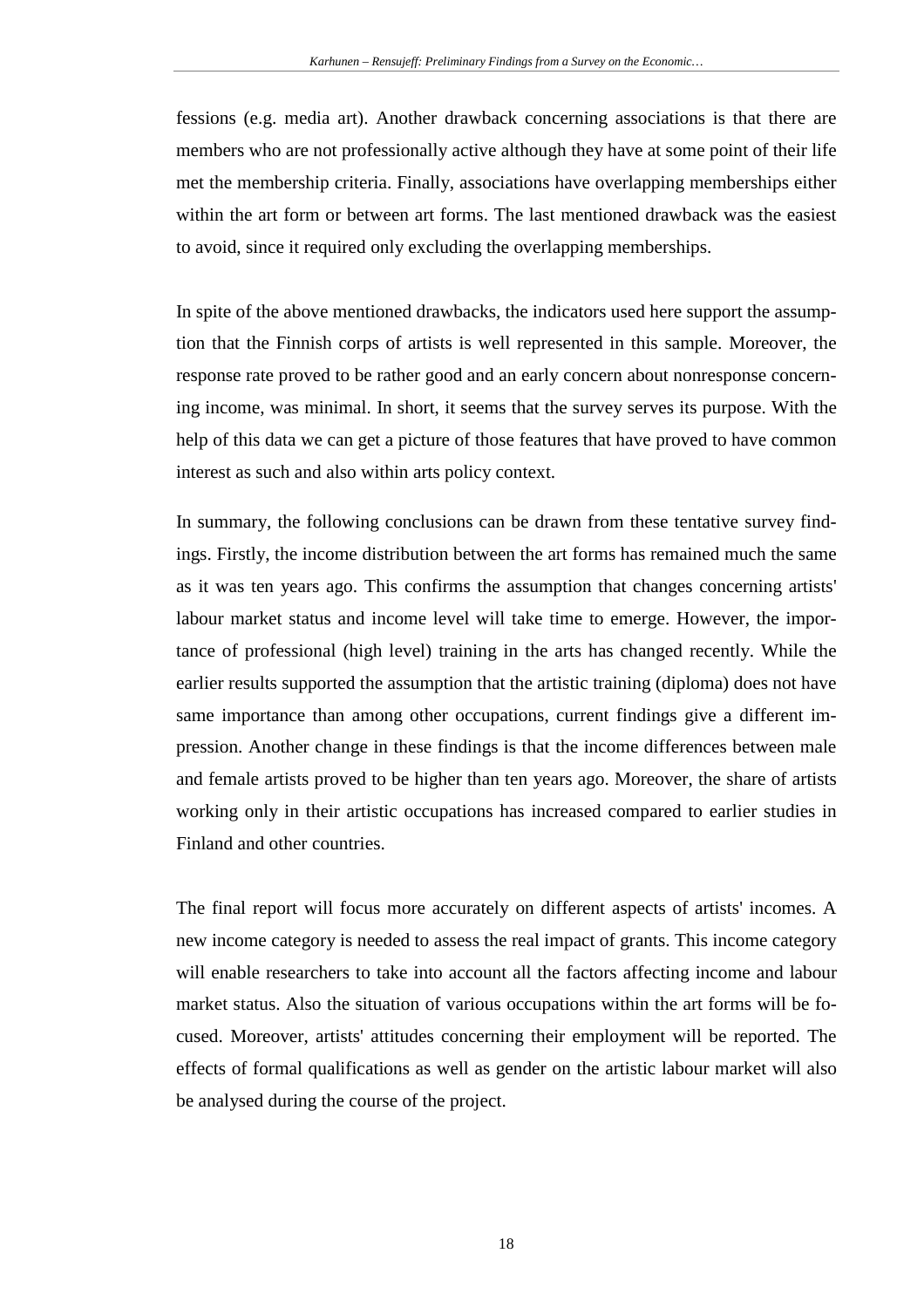#### References

- Alper, N. & Wassal, G. (1996): The Write Stuff: Employment and Earnings of Authors 1970 to 1990. In Alper, Neil O. & al. Artists in the Work Force: Employment and Earnings, 1970-1990. Research Division Report #37. National Endowment for the Arts, Santa Ana. pp. 13 – 58.
- Elstad, J. I. & Pedersen, K. R. (1996): Kunstnernes økonomiske vilkår. Rapport fra inntekts- og yrkesunders*ø*kelsen blant kunstnere 1993-1994. INAS Rapport 1996:1. Institutt for sosialforskning, Oslo.
- Frey, B. S. & Pommerehne, W. W. (1989): Muses and Markets*.* Explorations in the Economics of the Arts. Basil Blackwell, Oxford.
- Gray, C. M. & Heilbrun J. (2001): The Economics of Art and Culture*.* An American Perspective. 2<sup>nd</sup> ed. University Press, Cambridge.
- Heikkinen, M. & Karhunen, P. (1994): The Focus and Functions of Public Support for Artists in Finland. In The Journal of Arts Management, Law and Society. Vol. 24, Number 2. Summer 1994. pp. 93 – 109.
- Heikkinen, M. & Karhunen, P. (1996): Does Public Support Make a Difference and for Whom? In Journal of Cultural Economics 20. Kluwer Academic Publishers. pp. 341 - 358
- Heikkinen, M. & Karttunen, S. (1995): Defining art and artists as a methodological problem and a political issue. Working Papers No 25. Arts Council of Finland, Helsinki.
- Heikkinen, M. (1999): Economic and Non-Economic Uses of Public Support for Artists. Results from a survey of Finnish artists receiving direct public support. Paper for the International Symposium on the Career Formation of Artists, Artists' labour Markets and Policies for Their Support. Association for Cultural Economics and Japan Association for Cultural Economics, Tokyo, 27 – 30 May 1999.
- Karhunen, Paula (1993): Näyttämötaiteilija Suomessa. Tutkimus asemasta ja toimeentulosta 1980-90 -luvun vaihteessa. Taiteen keskustoimikunnan julkaisuja nro 17. Painatuskeskus Oy, Helsinki.
- Karttunen, S. (1998): How to identify artists? In Poetics  $26(1)$ . pp. 1 19.
- Karttunen, S. (2000): Exactly who and what is a photographic artist? Working Papers no 34. Taiteen keskustoimikunta. Arts Council of Finland, Helsinki.
- Kerr, E. & Donn, M. & Van Aalst, I. (2002): Creative New Zealand's Artists' Survey and the Changing Role of Arts Councils in the 21<sup>st</sup> Century. In the Conference of the ICCPR Cultural Sites, Cultural theory, Cultural Policy. Proceedings of the Second International Conference on Cultural Policy Research, Te Papa, Wellington, New Zealand 23 – 26 January 2002.
- Minkkinen, V. (1999): Taiteellinen työ ja apurahat. Tutkimus valtion apurahan saajista. (Artistic Work and Grants. A Survey of State Grant Recipients. English Summary). Tilastotietoa taiteesta nro 22. Taiteen keskustoimikunta. Arts Council of Finland, Helsinki.
- Throsby, D. & Thompson, B. (1995): The Artist at Work. Some Further Results from the 1988 Survey on Individual Artists. School of Economic and Financial Studies. Macquarie University. Australia Council, Sydney.
- Towse, R. (1996a) Economics of Training Artists. In Ginsburg, A. & Menger, P.-M. (eds.). Economics of the Arts. Selected Essays. North Holland. Amsterdam.
- Towse, R. (1996b): The Economics of Artists' Labour Markets. Arts Council of England.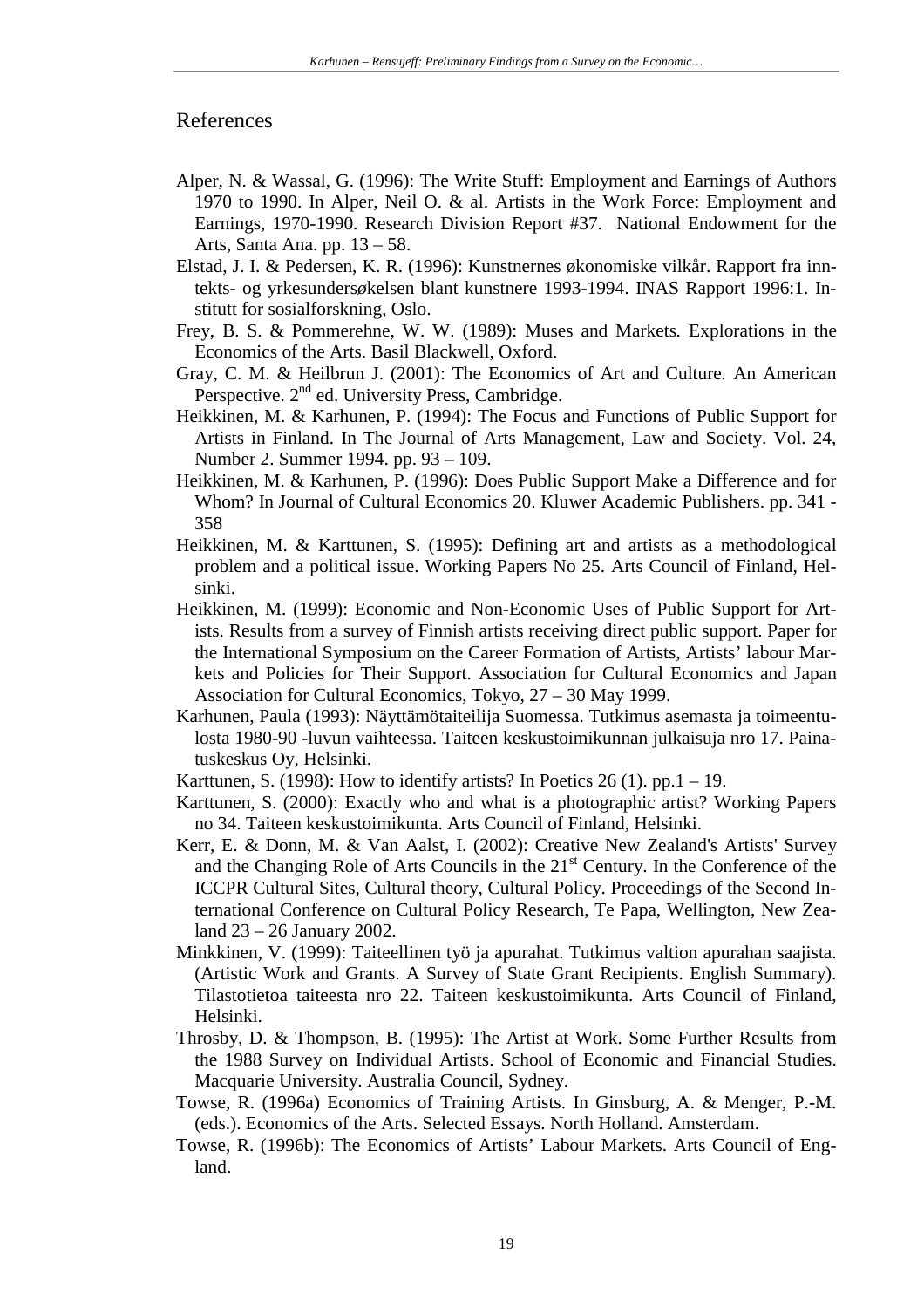Towse, R. (2000): Creativity, Incentive and Reward. An Economic Analysis of Copyright and Culture in the Information age. University of Rotterdam, Rotterdam.

# **Internet references**

<http://www.edu.fi/english> <http://www.mol.fi/katsaukset/tils200012.htm> [http://www.tilastokeskus.fi/tk/tp/tasku/taskus\\_tyoelama.html](http://www.tilastokeskus.fi/tk/tp/tasku/taskus_tyoelama.html)